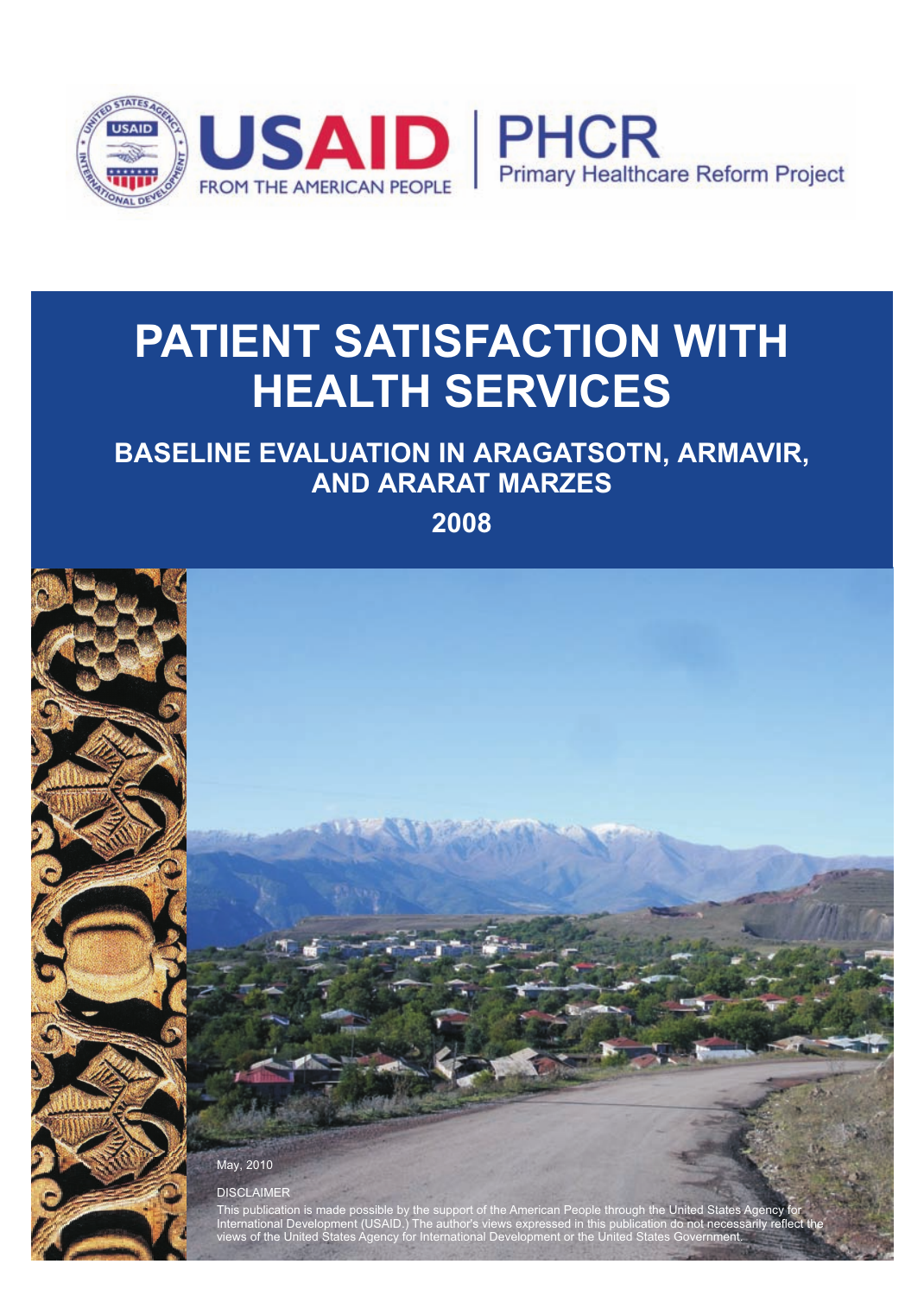## **PATIENT SATISFACTION WITH HEALTH SERVICES**

**BASELINE EVALUATION IN ARAGATSOTN, ARMAVIR, AND ARARAT MARZES** 

**2008**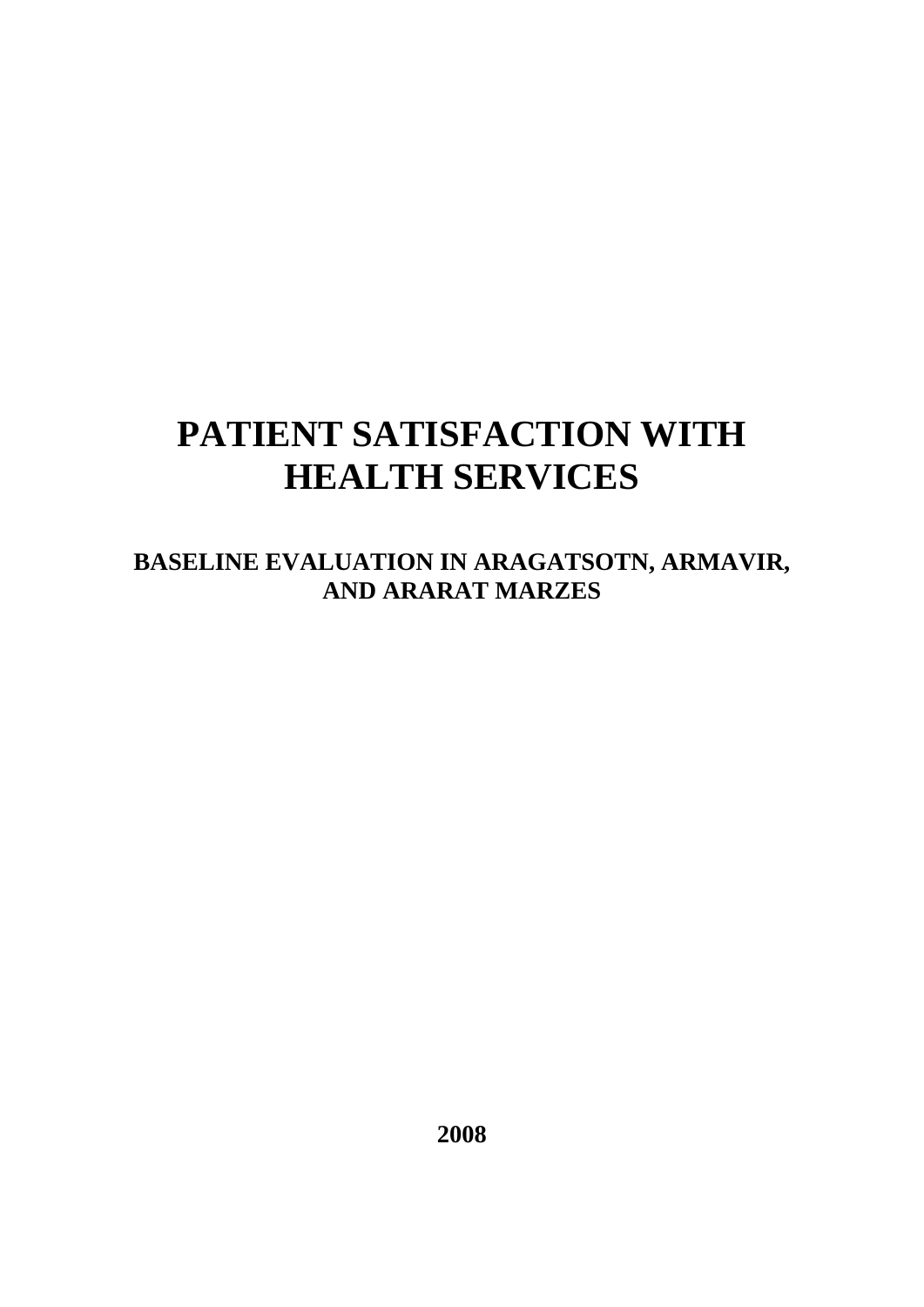#### **Preface**

The Primary Healthcare Reform (PHCR) project is a nationwide five-year (2005-2010) program funded by the United States Agency for International Development (USAID) under a contract awarded to Emerging Markets Group, Ltd. (EMG) in September 2005. The project's primary objective is the increased utilization of sustainable, high-quality primary healthcare services leading to the improved health of Armenian families. This objective is operationalized by supporting the Ministry of Health (MoH) to implement a package of six interventions that links policy reform with service delivery so that each informs the other generating synergistic effects. These six interventions address healthcare reforms and policy support (including renovation and equipping of facilities); open enrollment; family medicine; quality of care; healthcare finance; and public education, health promotion and disease prevention.

"What impact are these interventions having?" is a question frequently asked but less frequently funded. Fortunately, provision was made in the PHCR project to address the "impact" question. PHCR developed a set of six tools to monitor progress and evaluate results. Three of these tools are facility-based and are designed to assess changes through a pre-test and post-test methodology at 164 primary healthcare facilities and their referral facilities. Three other tools are population-based and are designed to assess changes for the whole of Armenia's population, using the same pre-test and post-test methodology.

This report summarizes the baseline assessment of client satisfaction with health care services at target and comparison primary healthcare facilities in Aragatsotn, Armavir, and Ararat marzes (Zone 3-1), creating a referent for future evaluation of project impact on perceived quality of care in Zone 3-1.

The Center for Health Services Research and Development of the American University of Armenia, one of the sub-contractors to EMG, has primary responsibility for PHCR monitoring and evaluation. Dr. Anahit Demirchyan, Ms. Tsovinar Harutyunyan, Dr. Varduhi Petrosyan, and Dr. Michael Thompson are the primary authors of this study. Dr. Hripsime Martirosyan and Ms. Nune Truzyan are acknowledged for their valuable contribution in all stages of the study. We would also like to thank our interviewers (primary healthcare physicians in the target marzes) for their data collection efforts, as well as the patients who participated in the interviews. We are also grateful for the excellent support received from the Ministry of Health and marz officials and the opportunity to collaborate in strengthening health services in Armenia

We trust that the findings of this study will be of value in improving health outcomes through more informed decision-making. The report can be found on the PHCR website at www.phcr.am. Comments or questions on this study are welcome and should be sent to info@phcr.am.

Richard A. Yoder, PhD, MPH Chief of Party Primary Healthcare Reform Project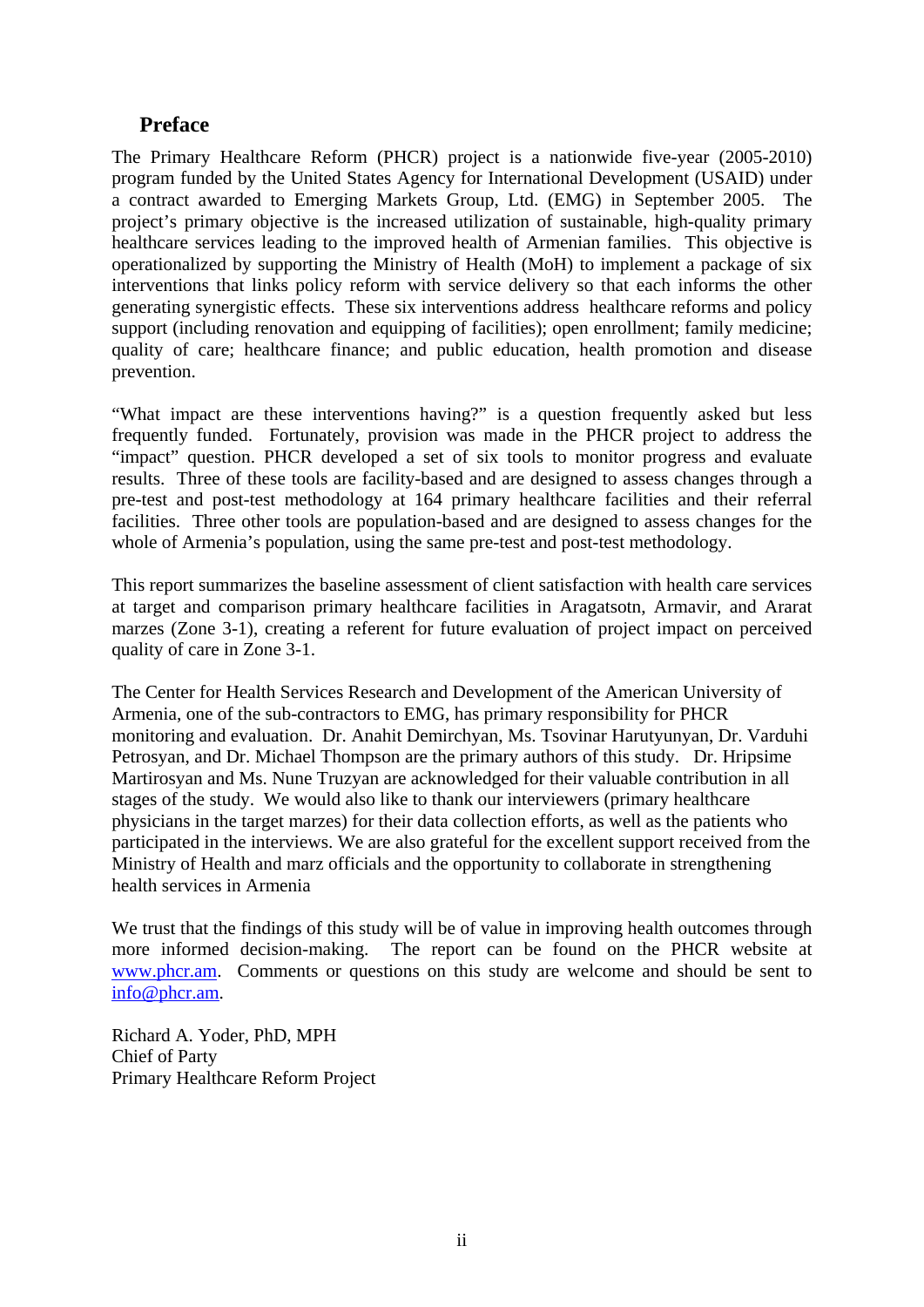## **Table of contents**

| 2. |  |
|----|--|
|    |  |
|    |  |
|    |  |
|    |  |
| 3. |  |
|    |  |
|    |  |
|    |  |
|    |  |
|    |  |
|    |  |
| 4. |  |
|    |  |
|    |  |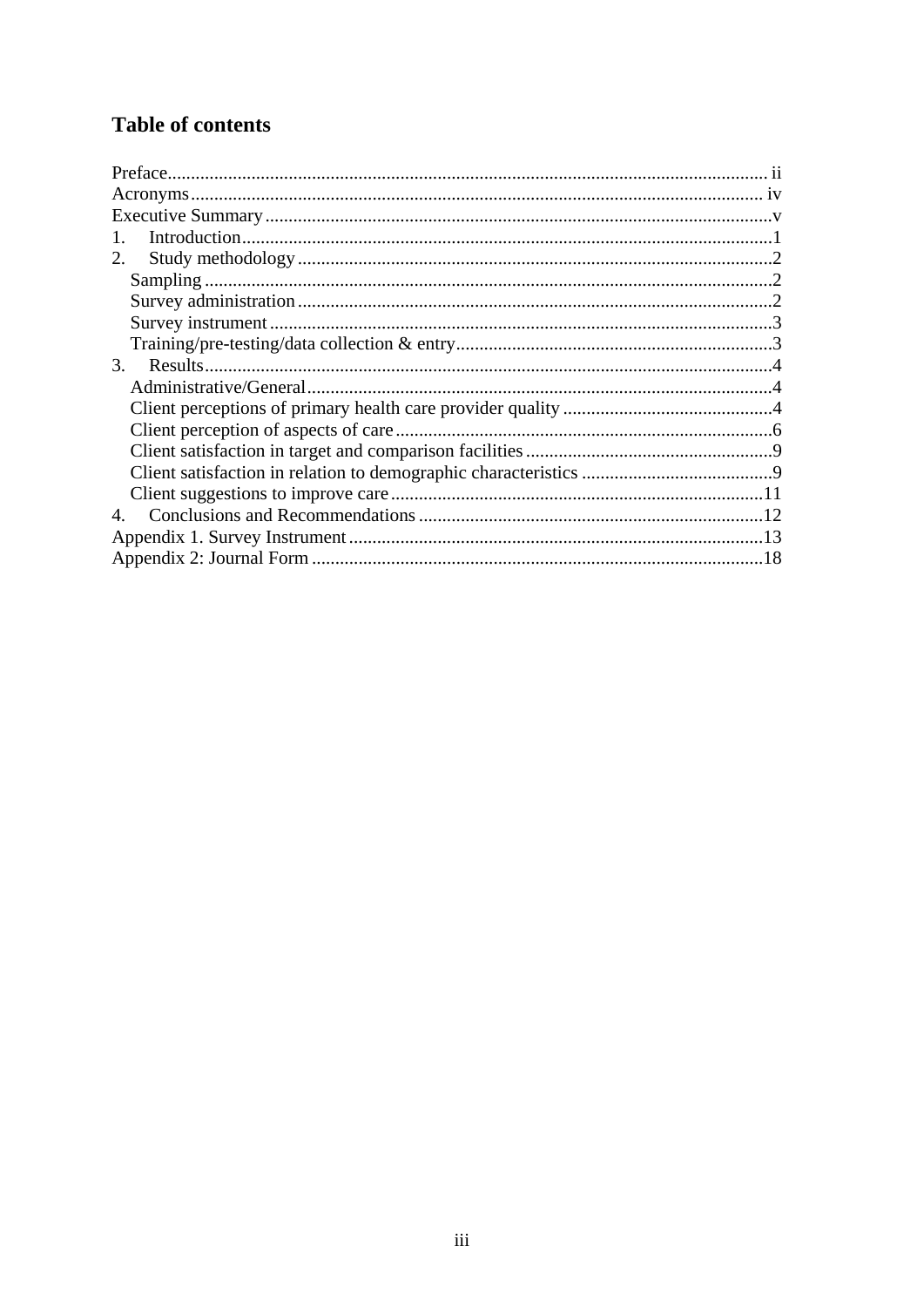## **Acronyms**

| <b>AUA</b>   | American University of Armenia                            |
|--------------|-----------------------------------------------------------|
| <b>CHSR</b>  | (AUA) Center for Health Services Research and Development |
| FAP          | Rural Health Post (from Russian abbreviation)             |
| <b>HIV</b>   | Human Immunodeficiency Virus                              |
| <b>KAP</b>   | Knowledge, Attitudes, and Practices                       |
| MA           | <b>Medical Ambulatory</b>                                 |
| M&E          | Monitoring and Evaluation                                 |
| <b>PE</b>    | <b>Public Education</b>                                   |
| <b>PHC</b>   | Primary Health Care                                       |
| <b>PHCR</b>  | Primary Health Care Reform                                |
| <b>PMP</b>   | Performance Monitoring Plan                               |
| <b>RH</b>    | Reproductive Health                                       |
| SD.          | <b>Standard Deviation</b>                                 |
| <b>STD</b>   | <b>Sexually Transmitted Diseases</b>                      |
| TB           | <b>Tuberculosis</b>                                       |
| <b>USAID</b> | United States Agency for International Development        |
| UTI          | <b>Urinary Tract Infection</b>                            |
|              |                                                           |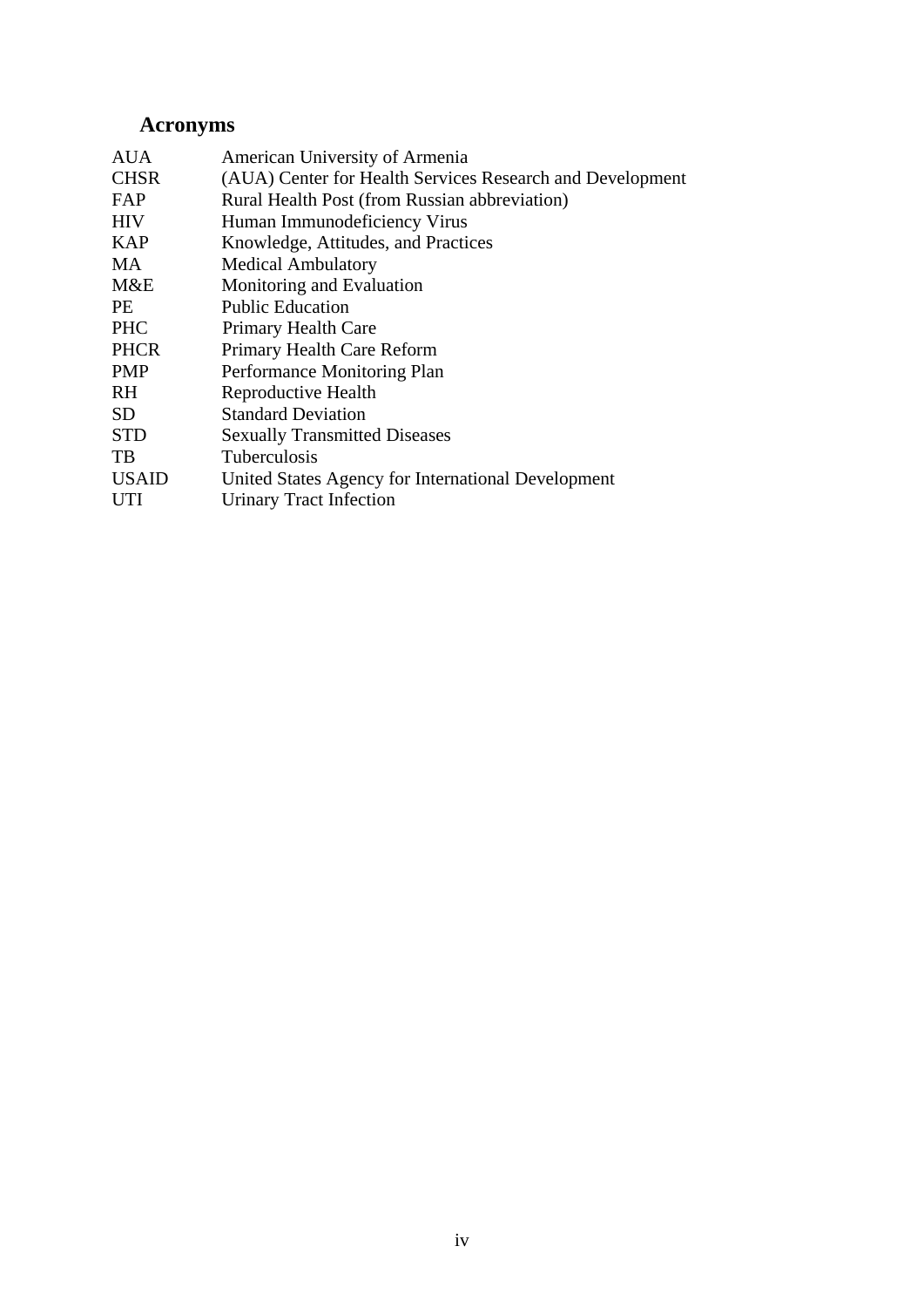#### **Executive Summary**

The Primary Healthcare Reform Project is a five-year program funded by the United States Agency for International Development under a contract awarded in September 2005 to Emerging Markets Group, Ltd. The project is designed to strengthen the Ministry of Health's capacity to introduce key reforms, which will increase access to high-quality primary health care services. Main activities of the project include renovating and equipping health facilities; training primary health care (PHC) providers; introducing open enrollment, a system whereby clients choose their PHC provider; supporting quality improvement; rationalizing healthcare financing; and providing public health education.

The project utilizes a regional scale-up approach, which allows for zonal expansion of reforms throughout the country over the life of the project. Aragatsotn, Armavir, and Ararat marzes were targets for the third year of implementation. The current assessment establishes baseline value for patient satisfaction with the PHC services they receive (a key indicator in the Project's Performance Management Plan).

This assessment will be repeated at the completion of project activities in these marzes to assess changes in the quality of care introduced by the project. Besides assessing the general level of client satisfaction with care, this study also investigated client perspectives on specific aspects of health care service delivery, including patient-provider interactions, availability and confidentiality of care, and facility conditions; thus, lending insight into the areas where the project should direct efforts so as to increase the quality of care.

The baseline assessment utilized stratified random sampling design. The self-administered questionnaires were administered to 336 clients of select primary health care facilities in Aragatsotn, Armavir, and Ararat marzes in June 2008. This sampling methodology and the client satisfaction instrument match, with slight modifications, those used for the baseline assessments in Zones 1 (Lori and Shirak marzes) and 2 (Tavush, Kotayk, and Gegharkunik marzes) (see Baseline Patient Satisfaction Reports for Zone 1 and Zone 2).

The following key findings emerged from the analysis of the client survey data:

#### **The general baseline level of satisfaction with health care received at the last visit to PHC facility is high and comparable at the target and comparison facilities.**

- o Over 71.5% of clients at the target facilities and 77.8% of clients at the comparison facilities thought the care they received was good or excellent.
- o Approximately 89.3% of respondents from the target and 85.0% from the comparison facilities were satisfied with the provider's attitude and care.
- o The proportion of those satisfied with aspects of their care other than the provider qualities (e.g., waiting time, accessibility of services, confidentiality, facility conditions, and provision of drugs) was somewhat higher in the intervention group than in the comparison (65.1% versus 57.1%), but the difference was not statistically significant.

#### **Education, standard of living, and geographic location are predictors of satisfaction.**

o Higher education level was associated with significantly higher levels of satisfaction with the health care experience.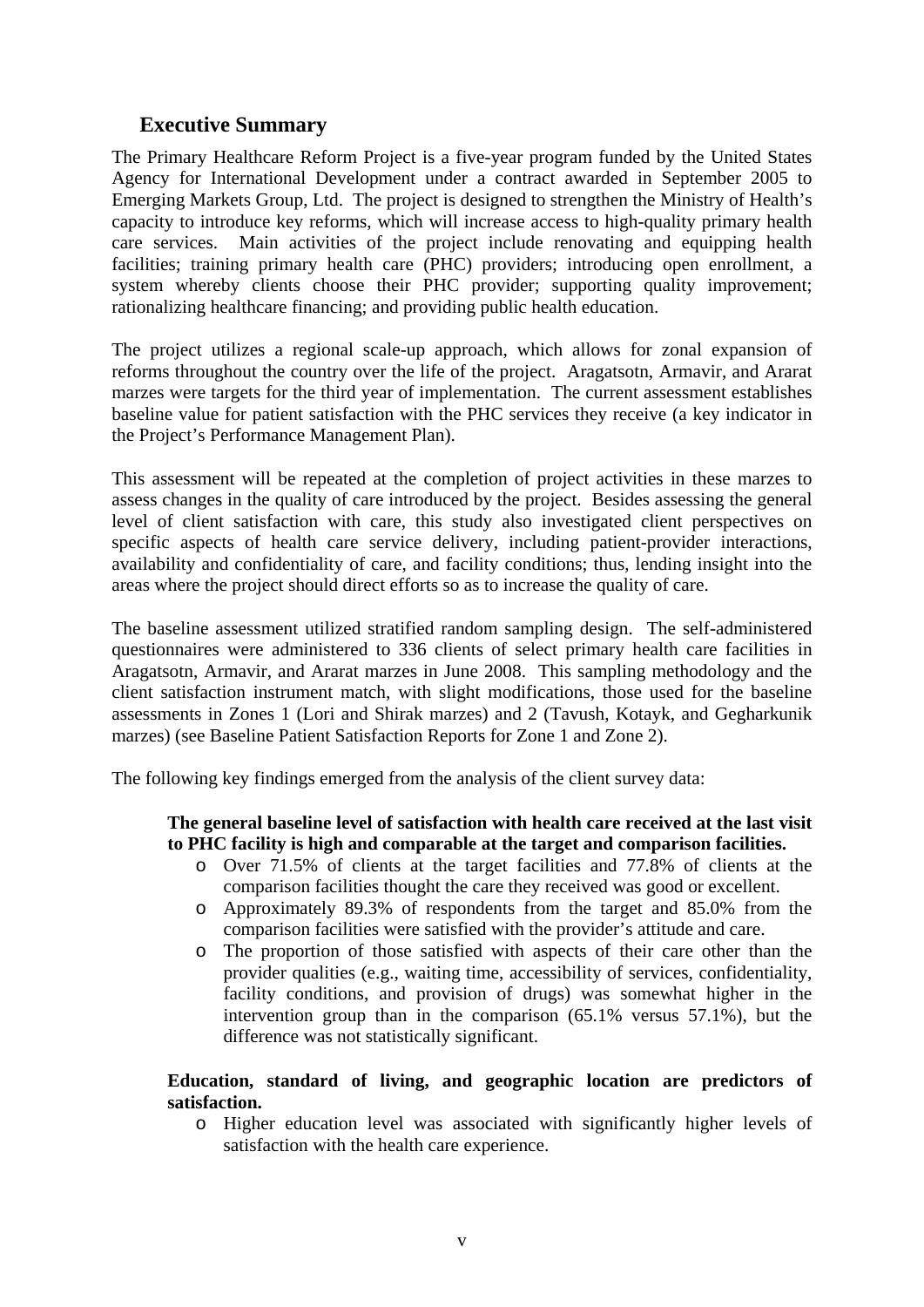- o Better standard of living was significantly associated with higher levels of satisfaction with the health care experience.
- o Ararat respondents were significantly less satisfied with their health care experience than those from Armavir and Aragatsotn.

#### **Increased access to technology and supplies is desired**.

o Increasing free drug formulary, increasing salaries of providers, and providing necessary equipment were the most frequent suggestions made by clients to improve the quality of care at PHC facilities.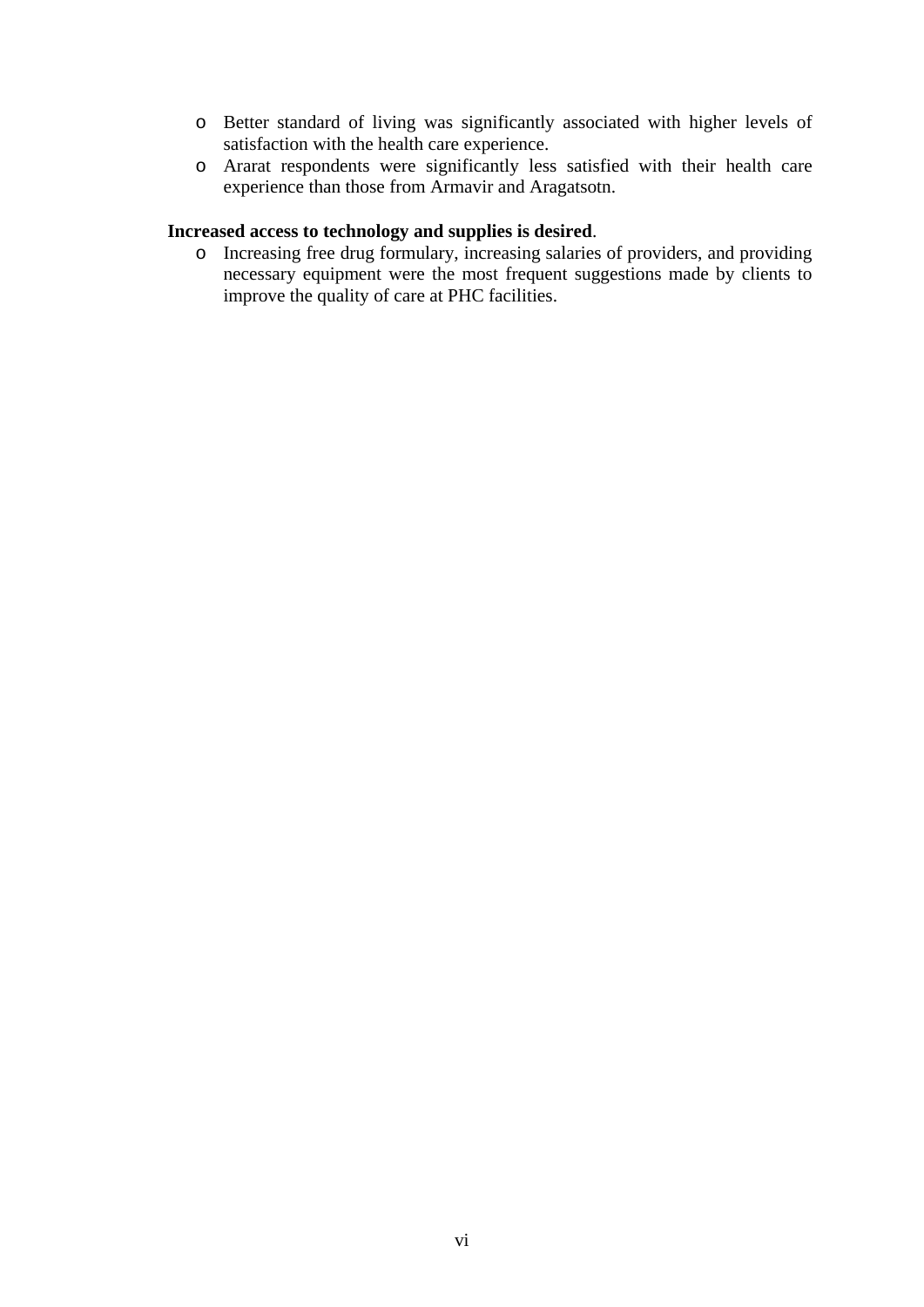## **1. Introduction**

The United States Agency for International Development (USAID) awarded Emerging Markets Group (EMG), an international consulting firm, a five-year contract (2005-2010) to implement the Primary Health Care Reform (PHCR) Project in Armenia (see http://www.phcr.am/ for a detailed project description). The primary goal of the Project is to improve population access to and use of high quality primary healthcare services through strengthening PHC (Primary Health Care) facilities and family medicine providers, on one hand, and improving public health awareness, health-seeking behavior and demand for PHC services, on the other.

The six main components of the PHCR Project are run in the partnership with IntraHealth International Inc., American University of Armenia, and Overseas Strategic Consulting, Ltd., and include the following activities:

**Expansion of Reforms**: assisting the Government in establishing a supportive regulatory environment for the advancement of reforms; renovating and equipping PHC facilities nationwide; designing and delivering training to facility management **Family Medicine**: developing up-to-date curricula and training materials for continuous medical education; creating free-standing family medicine group practices; providing training to family physicians and nurses

**Open Enrollment:** introducing the open enrollment principle in the Armenian healthcare sector to promote customer-oriented services by fostering competition among providers

**Quality of Care**: improving the quality of care by introducing state-of-the-art quality standards and quality assurance procedures; introducing provider licensing and accreditation regulations

**Healthcare Finance**: increasing the transparency and efficiency of the distribution of healthcare funds through improved service costing and performance-based contracting practices; enhancing accountability at the facility level; determining the use of National Health Accounts

**Public Education**: enhancing awareness about PHC services offered; improving understanding of open enrollment and acceptance of family medicine providers; promoting health knowledge, healthy lifestyle, and health-seeking behavior.

The project utilizes a regional scale-up approach, which allows for the zonal expansion of reforms throughout the country over the life of the project. Aragatsotn, Armavir, and Ararat marzes (Zone 3-1) were targeted by the Project for the third year of implementation.

The current assessment establishes the baseline value for patient<sup>1</sup> satisfaction with the PHC services (a key indicator in the Project's Performance Management Plan) in Zone 3-1.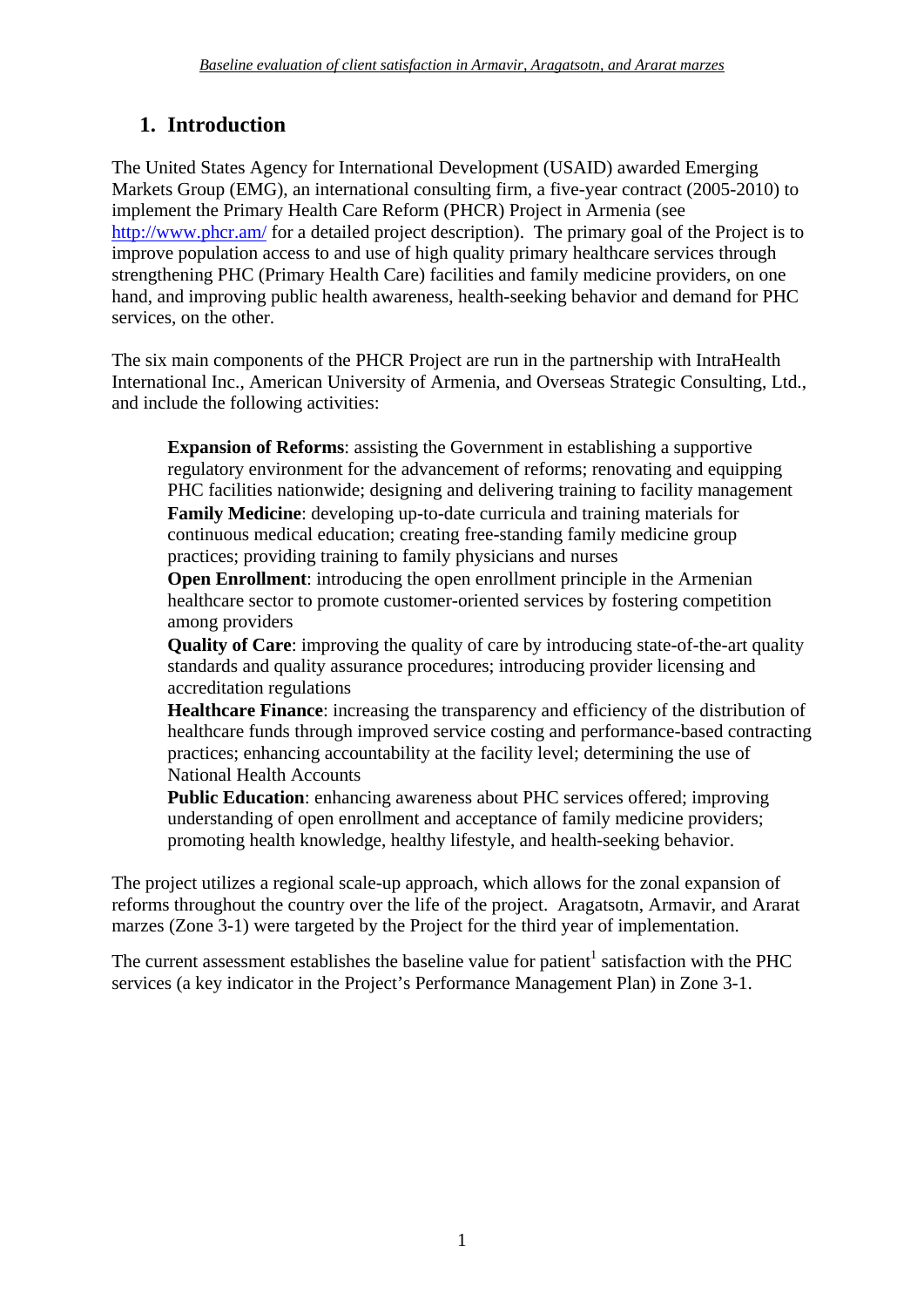## **2. Study methodology**

The study utilized a quasi-experimental non-equivalent control group design. The sample included clients served by PHC facilities from both intervention and comparison facilities. The facilities in the intervention sample were randomly selected from the list of facilities targeted by the Project in Aragatsotn, Armavir, and Ararat marzes. The facilities in the comparison sample were randomly selected from the frame of PHC facilities located in the same area and not targeted by the Project or by any other similar PHC project.

## **Sampling**

The Monitoring and Evaluation (M&E) team calculated the sample size by the STATA statistical software using a formula for two sample comparison of proportions to detect a 10% pre-post difference in satisfaction level within the intervention group, with type one (alpha)  $\text{error}^1$  of 0.05, and power<sup>2</sup> of 0.75. The resulting sample size was 196. The sample size for the comparison group was limited by feasibility and budgetary constraints, but was sufficient to detect practically significant differences between the intervention and comparison groups at baseline and at follow-up. The same formula for two sample comparison of proportions was used, but with power set to 0.65 and the size of the intervention group as reported above. The calculated sample size for the comparison group was 140.

This sampling strategy is slightly different from that used for the baseline assessments in Zones 1 and 2 (see the Baseline Patient Satisfaction Reports for Zone 1 and Zone 2). In the Zone 3-1 assessment, only the facilities directly targeted by the PHCR Project, rather than their referral facilities, were included in the sampling frame. The M&E team made this modification because, unlike the previous two assessments, this study had the added purpose of identifying the baseline level of health knowledge, attitudes, and practices (KAP) to later assess the effectiveness of the Project's public education [PE] interventions. The Project's PE interventions were conducted only in the communities directly targeted for renovation/upgrading activities and not in those communities served by the referral facilities; thus 30 referral facilities were excluded from the sampling frame and only 51 facilities directly targeted by the Project for renovation/upgrading activities were included. Of these 51 PHC facilities, 13 rural health posts (FAP) and one Medical Ambulatory (MA) were selected through stratified random sampling to meet the desired sample size of 196. The number of facilities selected from each marz was proportional to the number of facilities from that marz in the general pool of targeted facilities, and the number of comparison facilities from each marz was proportional to their representation in the intervention group. Nine FAPs and one MA were selected for the comparison group by stratified random sampling to meet the desired sample size of 140 (Table 1).

#### **Survey administration**

1

At each facility included in the sample, the interviewers selected the last clients seen as respondents, proceeding through the list in reverse order until 14 respondents had completed interviews. This cluster size ensured a satisfactory level of diversity within the sample while maximizing the efficiency of the data collection process. Interviewers visited the client at

<sup>&</sup>lt;sup>1</sup>Alpha error- the statistical error made in testing a hypothesis when it is concluded that a result is positive when it really is not.

<sup>&</sup>lt;sup>2</sup> *Power* - number or percentage that indicates the probability a study will detect a statistically significant effect when there is a true effect. For example, a power of 80 percent (or 0.8) means that a survey or study (when conducted repeatedly over time) is likely to produce a statistically significant result 8 times out of 10.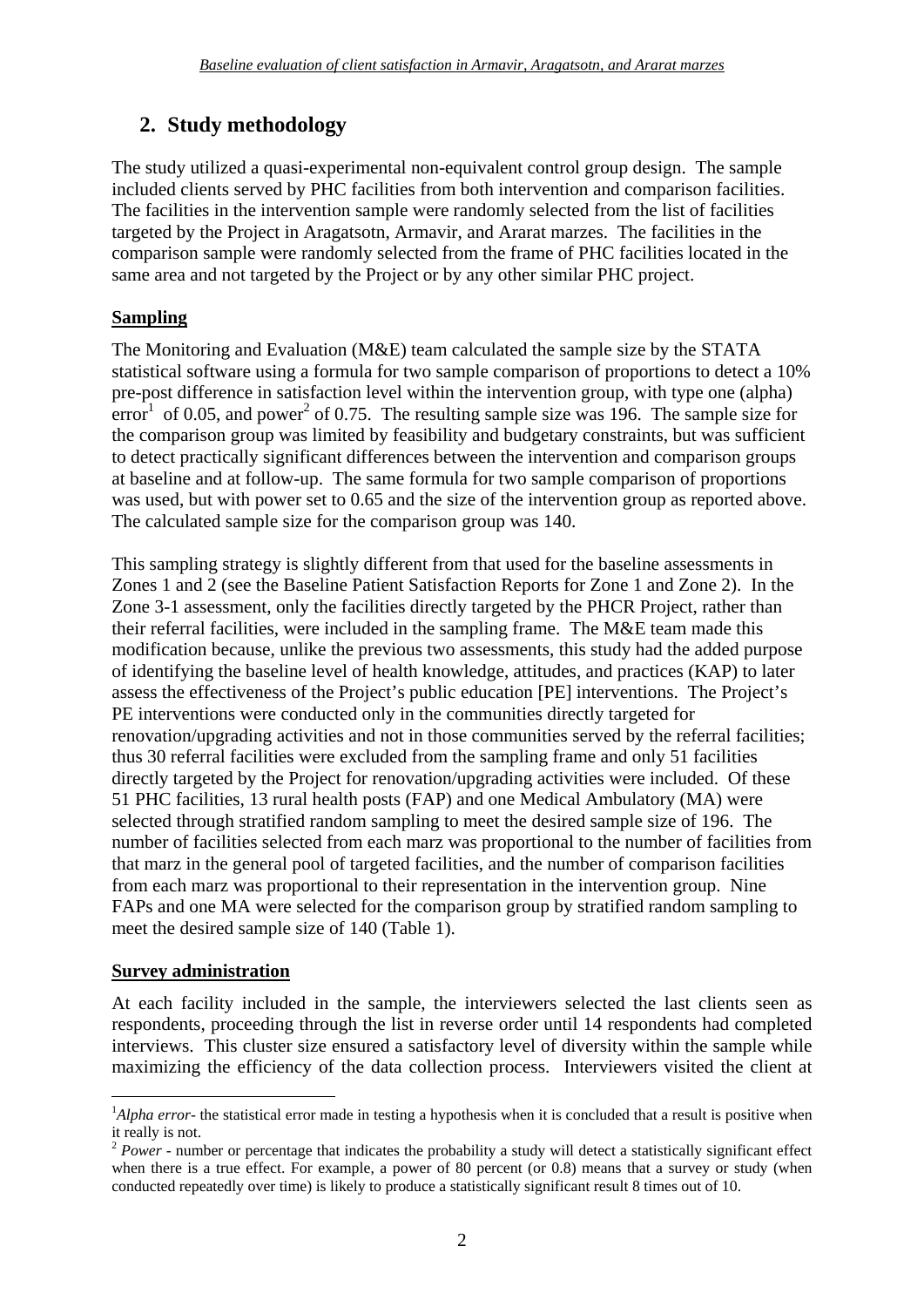home and, after ensuring eligibility and willingness to participate, provided a selfadministered questionnaire consisting of both client satisfaction and KAP components (Appendix 1). The completed questionnaires were collected in envelopes sealed by the respondent to ensure confidentiality of the data. To assess the participation rate, a journal form was completed for each facility, logging the results of each visit/attempt made by the interviewer (Appendix 2).

| <b>Marz</b>    | <b>Facility</b>       |                         |  |  |  |
|----------------|-----------------------|-------------------------|--|--|--|
| region         | <b>Intervention</b>   | <b>Comparison</b>       |  |  |  |
| Aragatsotn     | Tsaghkashen FAP<br>1. | Yeghipatrush FAP<br>1.  |  |  |  |
|                | Hartavan FAP<br>2.    | Ara FAP<br>2.           |  |  |  |
|                | Meliqgyugh FAP*<br>3. | <b>Mirak FAP</b><br>3.  |  |  |  |
|                | Norashen FAP<br>4.    | Aghdzq FAP<br>4.        |  |  |  |
|                | Nor Amanos FAP<br>5.  | <b>Gyalto FAP</b><br>5. |  |  |  |
|                | Tsamaqasar FAP<br>6.  |                         |  |  |  |
| <b>Ararat</b>  | 7.<br>Aygepat FAP     | Vardashat FAP<br>6.     |  |  |  |
|                | Masis FAP<br>8.       | Arevshat MA             |  |  |  |
|                | Mrganush FAP<br>9.    | Jrahovit FAP<br>8.      |  |  |  |
|                | 10. Verin Dvin MA     |                         |  |  |  |
| <b>Armavir</b> | 11. Bergashat FAP     | Bagaran FAP<br>9.       |  |  |  |
|                | 12. Shenik FAP        | 10. Lernamerdz FAP      |  |  |  |
|                | 13. Tsaghkalanj FAP   |                         |  |  |  |
|                | 14. Tsaghkung FAP     |                         |  |  |  |

**Table 1. PHC facilities in intervention and comparison groups, Zone 3-1 baseline** 

*\* Excluded as a target sites after data collection and analysis.* 

#### **Survey instrument**

The client satisfaction component of the instrument was similar to the one used in the Zone 1 and 2 assessments (see the Baseline Patient Satisfaction Report for Zone 1 and Zone 2). Besides assessing the general level of client satisfaction with their care, this survey also investigated client perspectives on specific aspects of health care services, including patientprovider interactions, availability and confidentiality of care, and facility conditions; thus, lending insight into the areas where the project should direct efforts to increase the quality of care. The instrument contained questions to collect socio-demographic information.

#### **Training/pre-testing/data collection & entry**

Interviewer training and pre-testing lasted one day. The PHCR M&E Team developed and delivered to interviewers a training guide containing important information regarding the research objectives, methods, sampling/interview administration, and timeline. Four interviewers (two from Aragatsotn, one from Armavir, and one from Ararat) participated in this training. The interviewers received all the items necessary to conduct the fieldwork, including facility code lists, journal forms, maps, instruments in Armenian and Russian, envelopes, folders, and pencils. Data collection started on June 10, 2008 and ended on June 28, 2008. The staff of the Center for Health Services Research and Development (CHSR) of the American University of Armenia (AUA), trained by the Project's M&E Team, entered the data into SPSS 11 statistical package. Double entry and subsequent cleaning ensured the precision of the entered information.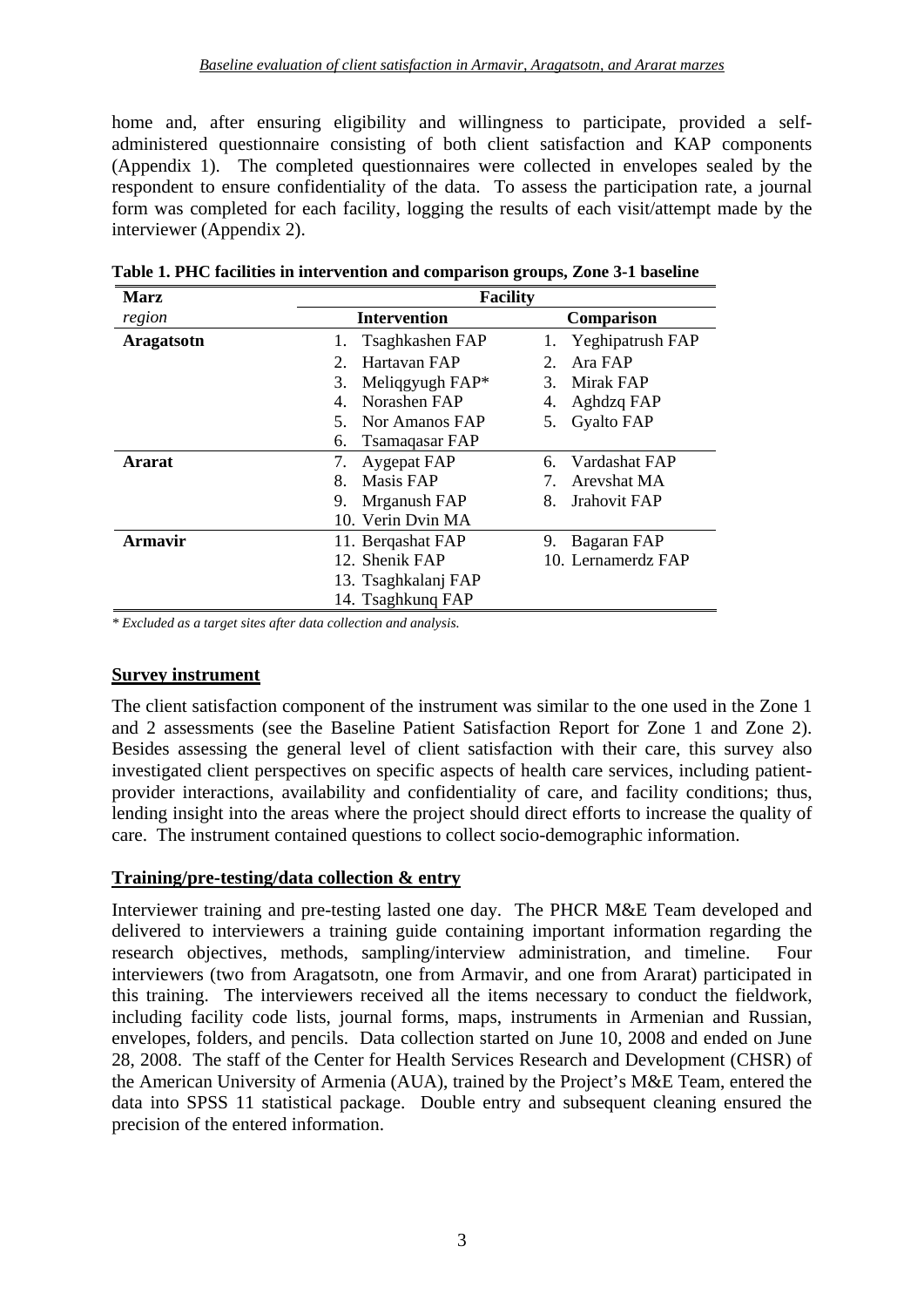## **3. Results**

## **Administrative/General**

A total of 336 respondents participated in the client satisfaction survey. Interviewers visited 523 households in order to obtain the 336 required interviews (64.2% of the households visited). The primary reason for an unsuccessful visit was the absence of all household members (16.6%), followed by the absence of the selected respondent (10.0%). Explicit refusal was recorded only in 28 (5.4%) cases (in 11 cases the selected respondent refused to participate and in 17 cases someone else refused on behalf of the entire household). In three cases, respondents who had initially agreed did not complete the survey. These respondents were replaced in the sample. After opening the sealed envelopes, however, the M&E team found three other incomplete interviews, resulting in a total of 333 complete interviews. Of 333 respondents, 194 were from the target facilities (Aragatsotn-84, Ararat-56, and Armavir-54) and 139 from the comparison facilities (Aragatsotn-70, Ararat-42, and Armavir-27). Table 2 summarizes the socio-demographic profile of the respondents.

#### **Client perceptions of primary health care provider quality**

Respondents answered a set of questions investigating their opinion on how the PHC provider (physician or nurse) interacted with them during their last visit to a PHC facility. Table 3 summarizes the results. The overwhelming majority of respondents in both the intervention and comparison groups were satisfied with the way the provider interacted with them at their last visit. Only one of the provider interaction dimensions was significantly different between the target and comparison groups: significantly more respondents from the comparison group mentioned that the provider "talked down" to them.

The M&E team computed a summative score, which included all 15 variables presented in Table 3. A score of 2 was given to a positive response, 1 to a "to some extent" response, and 0 to a negative response (negatively phrased questions were reverse recoded). The per-item average was then calculated. The mean scores for target and comparison groups were effectively identical (1.77 and 1.73, respectively). This summative score was then dichotomized with respondents scoring > 1.5 classified as "satisfied" and respondents scoring  $<$  1.5 as "not satisfied." About 89.3% of respondents from the target and 85.0% from the comparison facilities were satisfied with the provider's attitude and care; this difference was not statistically significant.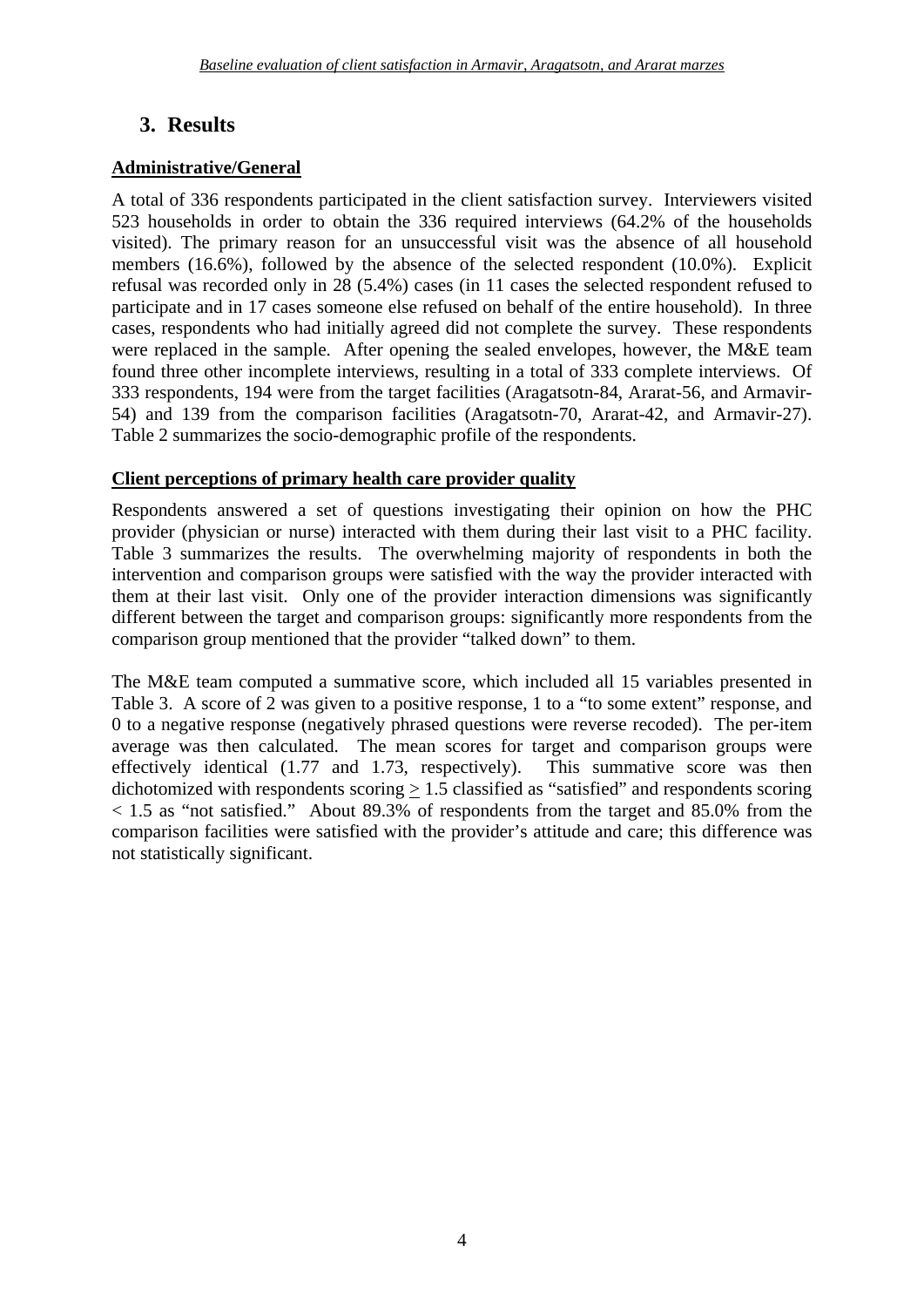|                          |                                  | By status                        |                         |                                | $By$ marz                 |                            |                           |
|--------------------------|----------------------------------|----------------------------------|-------------------------|--------------------------------|---------------------------|----------------------------|---------------------------|
|                          |                                  | <b>Intervention</b><br>$(n=194)$ | Comparison<br>$(n=139)$ | <b>Aragatsotn</b><br>$(n=154)$ | <b>Ararat</b><br>$(n=98)$ | <b>Armavir</b><br>$(n=81)$ | <b>Total</b><br>$(n=333)$ |
| Age (years)              | Mean $(SD^3)$                    | 43.6(16.7)                       | 43.1(16.8)              | $41.8(15.6)*$                  | $46.6(18.0)*$             | 43.2(16.7)                 | 43.4(16.7)                |
| Gender (%)               |                                  |                                  |                         |                                |                           |                            |                           |
|                          | Female                           | 75.5                             | 72.3                    | 76.0                           | 70.2                      | 75.3                       | 74.1                      |
|                          | Male                             | 24.5                             | 27.7                    | 24.0                           | 29.8                      | 24.7                       | 25.9                      |
| Level of education $(%)$ |                                  |                                  |                         |                                |                           |                            |                           |
|                          | School $(< 10$ years)            | $11.0*$                          | $21.9*$                 | 18.4                           | 12.9                      | 14.5                       | 15.7                      |
|                          | School (10 years)                | 44.5                             | 41.6                    | 39.3                           | 48.4                      | 44.7                       | 43.3                      |
|                          | Professional/technical (10-13y.) | 22.5                             | 23.4                    | 17.3                           | 24.7                      | 31.6                       | 22.9                      |
|                          | Institute/University/Postgrad    | 22.0                             | 13.1                    | 25.3                           | 14.0                      | 9.2                        | 18.2                      |
|                          | Family living standard (%)       |                                  |                         |                                |                           |                            |                           |
|                          | Substantially below average      | 10.3                             | 16.7                    | $9.9*$                         | 12.8*                     | 19.5                       | 13.0                      |
|                          | A little below average           | 12.4                             | 15.9                    | 9.2                            | 24.5                      | 10.4                       | 13.9                      |
|                          | Average                          | 54.6                             | 48.6                    | 55.3                           | 51.1                      | 46.8                       | 52.0                      |
|                          | A little above average           | 18.9                             | 14.5                    | 19.7                           | 10.6                      | 19.5                       | 17.0                      |
|                          | Substantially above average      | 3.8                              | 4.3                     | 5.9                            | 1.1                       | 3.9                        | 4.0                       |
|                          | Average monthly income $(\%)$    |                                  |                         |                                |                           |                            |                           |
|                          | Less than 25,000 drams           | 27.1                             | 29.6                    | 27.5                           | 27.8                      | 29.9                       | 28.2                      |
|                          | 25,000-50,000 drams              | 25.0                             | 29.6                    | 22.8                           | 40.2                      | 18.2                       | 26.9                      |
|                          | 51,000-100,000 drams             | 22.3                             | 19.3                    | 24.8                           | 12.4                      | 24.7                       | 21.1                      |
|                          | 101,000-250,000 drams            | 7.4                              | 6.7                     | 8.7                            | 6.2                       | 5.2                        | 7.1                       |
|                          | More than 250,000 drams          | 4.3                              | 0.7                     | 4.0                            | 2.1                       | 1.3                        | 2.8                       |
|                          | Don't know                       | 13.8                             | 14.1                    | 12.1                           | 11.3                      | 20.8                       | 13.9                      |
| Household size $(n)$     | Mean (SD)                        | 5.2(1.9)                         | 5.5(2.2)                | 5.4(2.0)                       | 5.2(2.1)                  | 5.3(2.0)                   | 5.3(2.0)                  |

**Table 2. Socio-demographic characteristics of respondents (intervention & comparison facilities), by marz** 

*Statistically significant difference, p4 <0.05* 

<sup>&</sup>lt;sup>3</sup> Standard deviation - a statistic that describes the average distance (of the observations) from the center of the data. When the observed data are tightly bunched together and the bell-shaped curve is narrow, the standard deviation is small. When the observations are spread apart and the bell-shaped curve is relatively flat, that means there is a relatively large standard deviation.

 $4$  *P-value* - a measure of statistical significance. The p-value represents the probability that a difference between groups happened by chance. An example would be a difference in the average birth weight of newborns in two different income groups. A lower p-value for any difference in outcomes indicates a lower probability that the difference was a result of chance. Results with a low p-value are considered statistically significant. For example, a p-value of 0.01 ( $p = 0.01$ ) means there is a 1 in 100 chance that the result occurred by chance. For most social science research, a p-value of 0.05 or less is considered acceptable.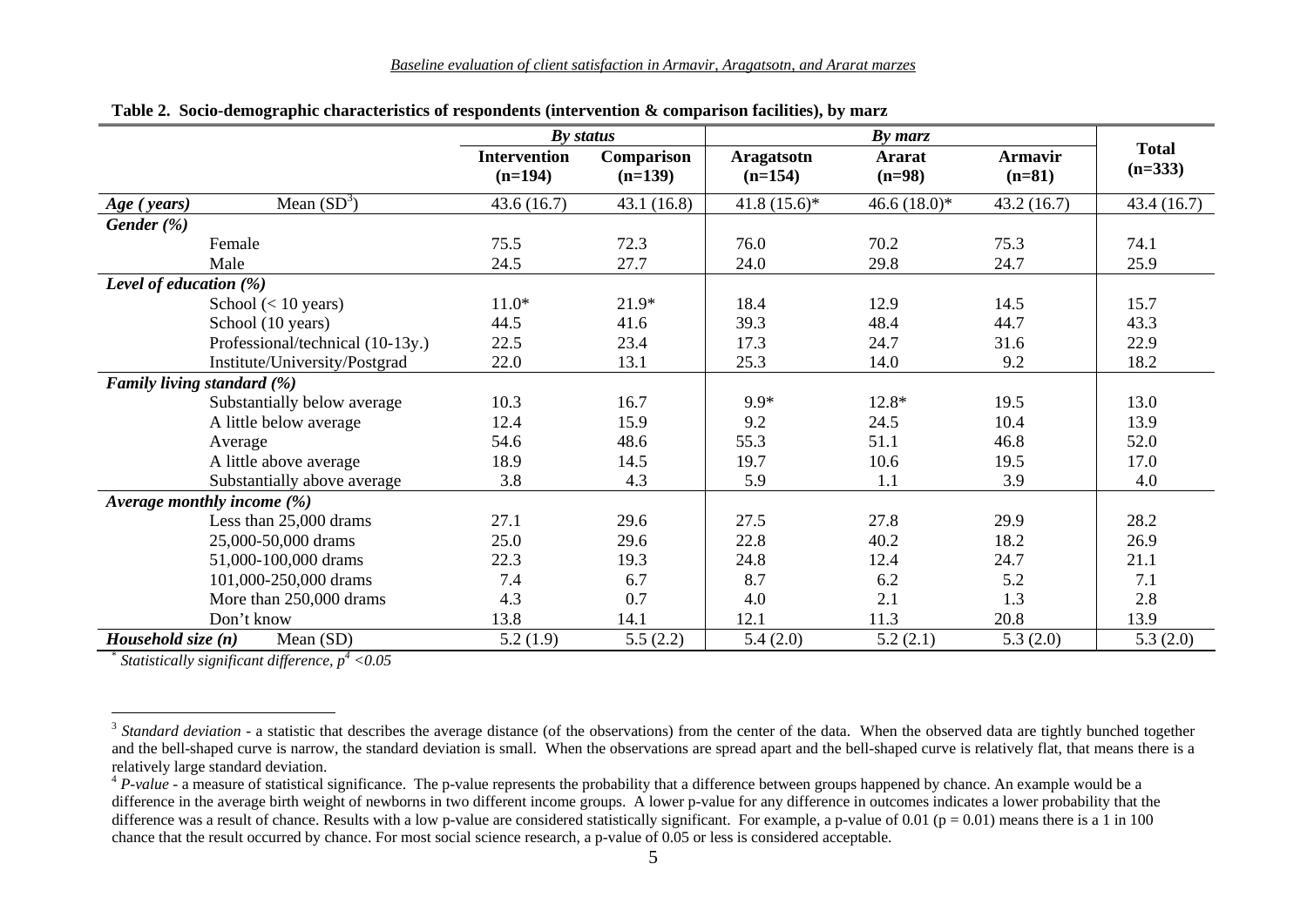| <b>Provider interaction</b>                       |      | Intervention ( $n=194$ ), (%) |                | Comparison $(n=139)$ , $(%)$ |         |                |
|---------------------------------------------------|------|-------------------------------|----------------|------------------------------|---------|----------------|
|                                                   | Yes  | To some                       | N <sub>0</sub> | Yes                          | To some | N <sub>o</sub> |
|                                                   |      | extent                        |                |                              | extent  |                |
| Attentive to patient                              | 92.8 | 6.7                           | 0.5            | 92.1                         | 5.8     | 2.2            |
| Appeared to enjoy caring for patient              | 94.8 | 4.2                           | 1.0            | 92.8                         | 5.0     | 2.2            |
| Seemed impatient                                  | 29.2 | 14.0                          | 56.7           | 31.5                         | 15.4    | 53.1           |
| Gave complete explanations                        | 65.4 | 15.4                          | 19.2           | 67.2                         | 13.0    | 19.8           |
| Talked down to patient®                           | 2.7  | 7.5                           | 89.8           | 12.5                         | 5.1     | 82.4           |
| Was not thorough                                  | 15.1 | 8.1                           | 76.7           | 11.4                         | 14.4    | 74.2           |
| Considered patient preferences regarding<br>care  | 75.4 | 16.9                          | 7.7            | 77.8                         | 11.1    | 11.1           |
| Understood patient complaint/problem              | 93.0 | 4.3                           | 2.7            | 86.3                         | 7.2     | 6.5            |
| Seemed disorganized and flustered                 | 2.2  | 3.9                           | 93.8           | 3.7                          | 5.9     | 90.4           |
| Appeared to be skillful                           | 85.9 | 12.4                          | 1.6            | 91.6                         | 4.6     | 3.8            |
| Treated patient with respect                      | 95.8 | 3.7                           | 0.5            | 97.1                         | 2.2     | 0.7            |
| Explained things in an understandable<br>manner   | 93.7 | 4.8                           | 1.6            | 94.2                         | 2.2     | 3.6            |
| Made patient feel comfortable to ask<br>questions | 74.6 | 11.4                          | 14.1           | 72.4                         | 8.2     | 19.4           |
| Helped patient to understand his/her<br>illness   | 85.6 | 8.5                           | 5.9            | 82.7                         | 8.6     | 8.6            |
| Discussed treatment options                       | 84.6 | 8.5                           | 6.9            | 77.4                         | 11.7    | 10.9           |

#### **Table 3. Client perception of provider interactions**

\*  *Statistically significant difference between intervention and comparison groups, p <0.05* 

#### **Client perception of non-provider aspects of care**

A set of questions assessed specific aspects of the care received at the clients' last visit to a PHC facility. The questions addressed waiting time, privacy issues, accessibility of care, availability of health education materials and prescribed medications, clinic conditions (cleanliness, physical conditions, and supplies), as well as general perceptions of the care received (Table 4). In both groups, the majority of respondents (60.2% in the intervention and 58.9% in the comparison groups) waited less than 10 minutes. The pattern of responses suggests that waiting over 15 minutes was perceived as "waiting too long." More clients in the intervention group reported being able to get the medicines prescribed to them at their last visit (76.2% versus 64.7%,  $p<0.05$ ). Those in the intervention group were more likely to receive free or discounted medications, than those in the comparison group (52.7% versus 41.3%, p<.05). The intervention group was more likely to rate the facility as clean (85.3% versus 74.5%,  $p<0.05$ ), and less respondents rated the clinic conditions (renovation, new equipment, and technology) as satisfactory  $(55.1\%$  versus  $63.0\%$ , p=.12).

Based on the set of variables included in Table 4, the M&E team calculated a summative perception of care score similar to that calculated for the perception of provider qualities. The mean score for the target group was 1.57 (sd: 0.36), and 1.51 (sd: 0.34) for the comparison group (of maximum 2.0). Again, the summative score was recoded into an ordinal variable, which grouped respondents scoring  $\geq 1.5$  into the "satisfied" category, and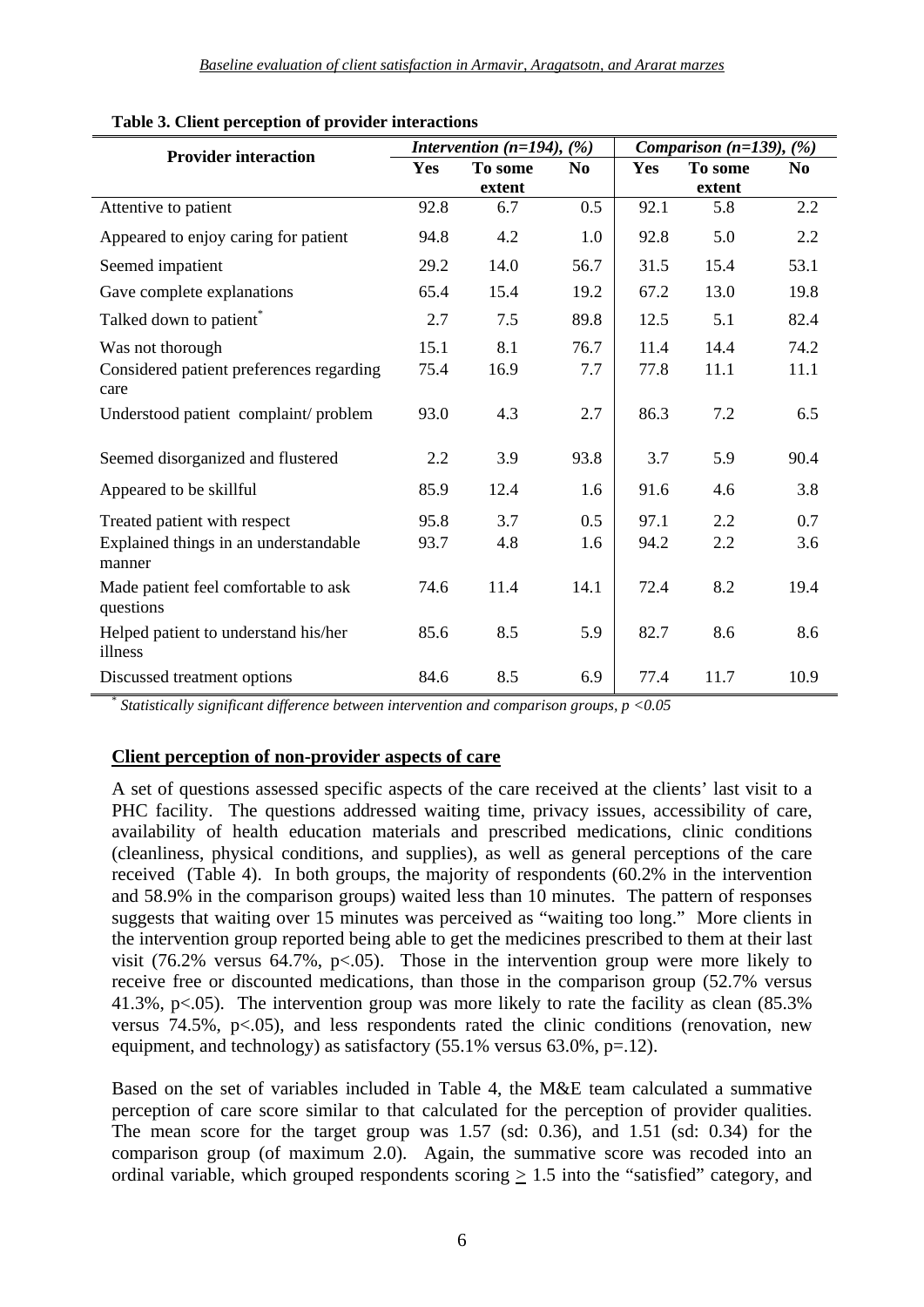respondents scoring less than 1.5 into "not satisfied". Analysis showed that 65.1% of respondents from the target and 57.1% from the comparison facilities were satisfied with the aspects of care they received; however, this difference was not statistically significant.

Approximately 91.0% of clients in the target group and 90.0% in the comparison group stated that they would visit the same provider again in case of having a similar problem. The proportions of those who would recommend the same provider to their friends and relatives were again impressively high in both groups (86.8% and 91.2%, respectively). Inexplicably, 24.3% of the respondents (43 people) in the intervention group and 21.5% (26 people) in the comparison group stated that they had visited or planned to visit another facility for the same problem due to dissatisfaction with the services received during the last visit.

The respondents were asked about the reason for their last visit. Seventeen percent left this question unanswered. Among those answering this item, illness was most often cited (over 50%), followed by need for an examination (almost 15%), immunization (almost 10%) closely followed by need for a test/measurement, mainly, blood pressure. Several people mentioned consultation, injection, pregnancy care, drug prescription, dental care, and referral.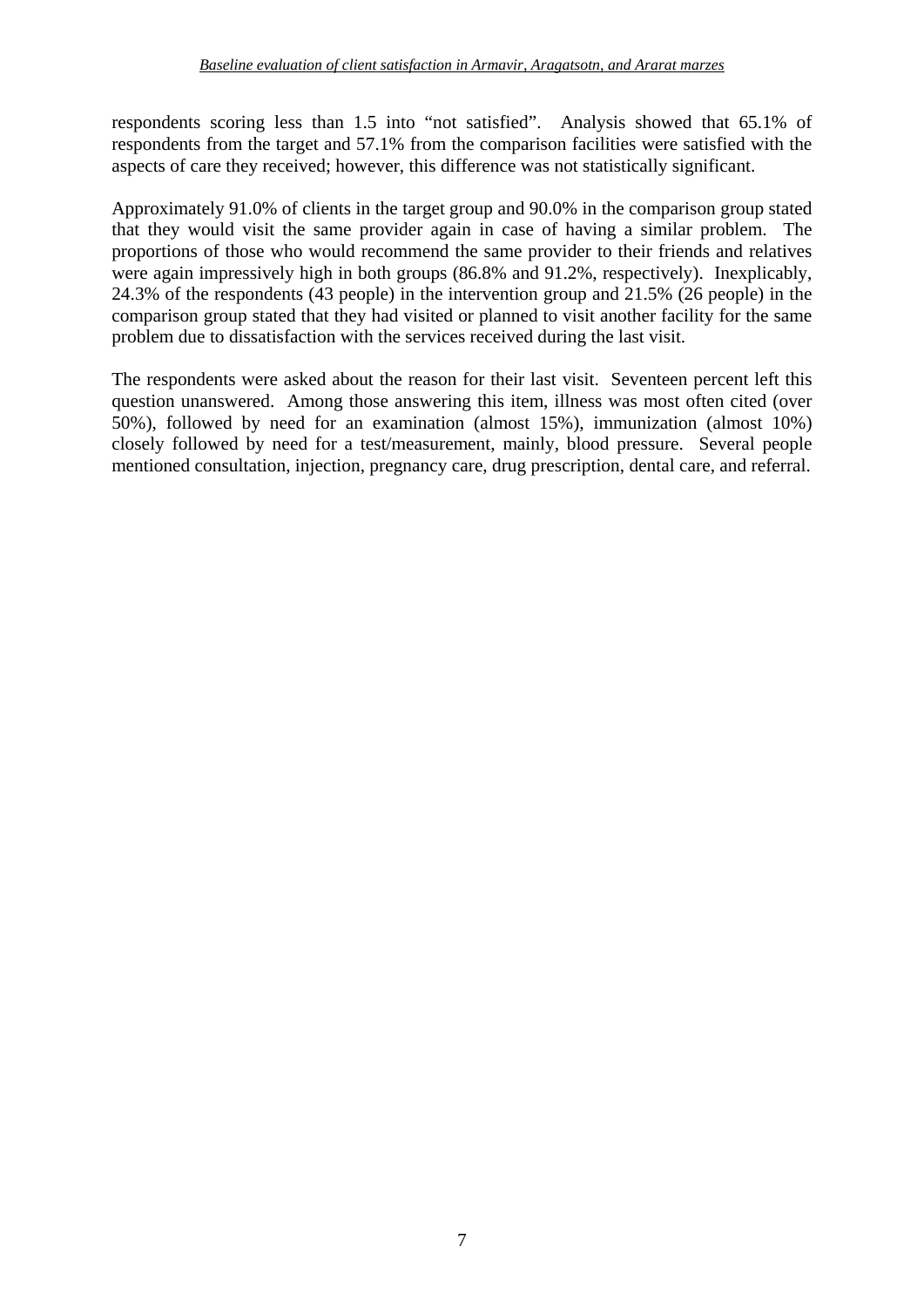|                                                                                                   | Intervention ( $n=194$ ), (%) |                           |                            | Comparison ( $n=139$ ), (%) |                           |                            |
|---------------------------------------------------------------------------------------------------|-------------------------------|---------------------------|----------------------------|-----------------------------|---------------------------|----------------------------|
| Non-provider aspects of care at PHC facilities                                                    | Yes                           | Don't                     | <b>No</b>                  | Yes                         | Don't                     | N <sub>0</sub>             |
|                                                                                                   |                               | know                      |                            |                             | know                      |                            |
| Client had to wait too long before receiving care                                                 | 13.3                          |                           | 86.7                       | 15.9                        |                           | 84.1                       |
| It was difficult for client to make an appointment with the provider                              | 8.0                           |                           | 92.0                       | 12.4                        |                           | 87.6                       |
| People unrelated to client were present during your visit                                         | 21.1                          |                           | 78.9                       | 23.4                        |                           | 76.6                       |
| Client received health education materials                                                        | 61.1                          |                           | 38.9                       | 54.1                        |                           | 45.9                       |
| Client paid provider out of pocket for care                                                       | 8.1                           |                           | 91.9                       | 10.2                        |                           | 89.8                       |
| Client thinks information s/he shared her/himself will be kept confidential                       | 76.1                          | 18.5                      | 5.4                        | 69.6                        | 18.8                      | 11.6                       |
|                                                                                                   | Yes                           | <b>None</b><br>prescribed | N <sub>0</sub>             | Yes                         | <b>None</b><br>prescribed | N <sub>0</sub>             |
| Client could get all medicines prescribed during the last visit <sup>*</sup>                      | 76.2                          | 13.0                      | 10.8                       | 64.7                        | 19.1                      | 16.2                       |
| Client received free of charge or discounted medicine during last visit <sup>*</sup>              | 52.7                          | 21.0                      | 26.3                       | 41.3                        | 33.3                      | 25.4                       |
|                                                                                                   | Satis-<br>factory             | Don't<br>know             | <b>Unsatis-</b><br>factory | Satis-<br>factory           | Don't<br>know             | <b>Unsatis-</b><br>factory |
| Client assessment of clinic cleanliness at time of last visit <sup>*</sup>                        | 85.3                          | 4.7                       | 9.9                        | 74.5                        | 15.3                      | 10.2                       |
| Client assessment of clinic conditions (renovation, equipment, supplies) at<br>time of last visit | 55.1                          | 11.4                      | 33.5                       | 63.0                        | 14.1                      | 23.0                       |

#### **Table 4. Clients' perception of the care received at the last visit**

\* *Statistically significant difference between intervention and comparison groups, p <0 .05*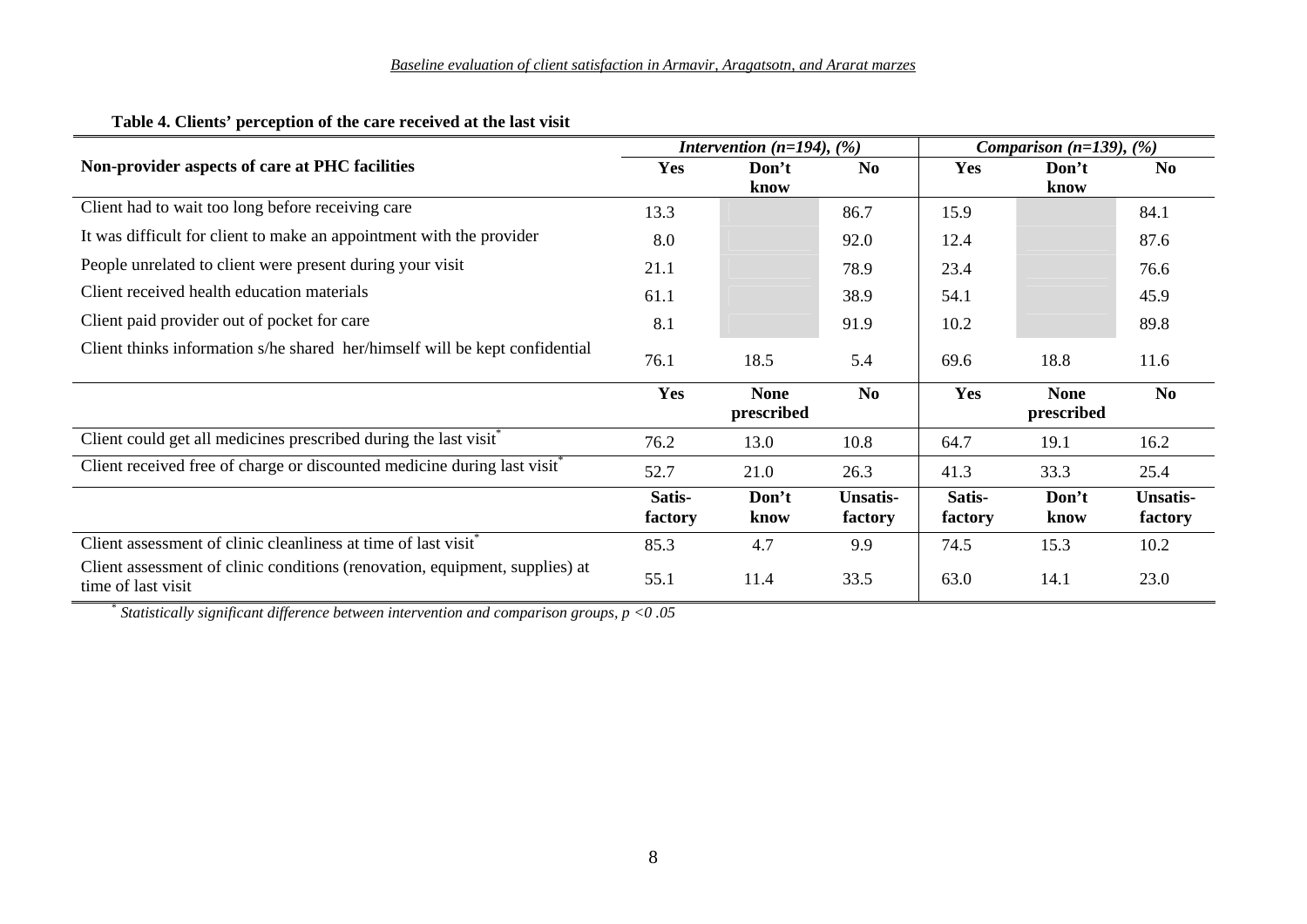#### **Client satisfaction in target and comparison facilities**

Using the summative measures, the target and comparison respondents were generally similar in their satisfaction with their provider and aspects of the care at their last visit, but when assessing satisfaction with the overall care received the observed difference was statistically significant: 71.5% of respondents from the intervention group and 77.8% from the comparison group rated it as excellent or good; the intervention group was more likely to rate it as excellent, while the comparison group was more likely to rate it as good (Table 5).

|                                              | <b>Intervention</b> | <b>Comparison</b> |
|----------------------------------------------|---------------------|-------------------|
| Satisfaction with provider                   |                     |                   |
| Satisfied (%)                                | 89.3                | 85.0              |
| Score: mean                                  | 1.8                 | 1.7               |
| Standard deviation                           | 0.3                 | 0.3               |
| Satisfaction with aspects of care            |                     |                   |
| Satisfied (%)                                | 65.1                | 57.1              |
| Score: mean                                  | 1.6                 | 1.5               |
| Standard deviation                           | 0.4                 | 0.3               |
| Overall assessment of care received $(\%)^*$ |                     |                   |
| Excellent                                    | 45.8                | 32.6              |
| Good                                         | 25.7                | 45.2              |
| Fair                                         | 26.8                | 22.2              |
| Poor                                         | 1.7                 | 0.0               |

#### **Table 5. Satisfaction with care by target and comparison facilities**

\* *Statistically significant difference, p <0 .05*

#### **Client satisfaction in relation to demographic characteristics**

The M&E team tabulated client satisfaction with specific aspects of their care by respondent demographic characteristics. As Table 6 shows, no significant associations were found between the levels of satisfaction and age or gender of respondents. Respondent education, however, was significantly positively associated with satisfaction with aspects of their care. This association did not persist with respect to satisfaction with provider attitude or the overall assessment of the care received.

The association between satisfaction and living standards was highly significant, with betteroff respondents being happier with the received care (Table 7). This relationship did not persist when using average monthly household income, despite a positive, but weak, correlation between living standards and household income. The income item had a low response rate (13.9% responding "don't know"). This intentional omission by respondents might have contributed to the lack of observed relationship. This finding suggests that measures of living standards in Armenia are far more complex than summarized in simple measures of household income.

Differences were significant between satisfaction indicators by marz. Respondents from Ararat were less satisfied with care they received at their last visit to the PHC facility, including provider qualities, specific aspects of care, and overall assessment of the care received than those from Aragatsotn and Armavir (Table 8).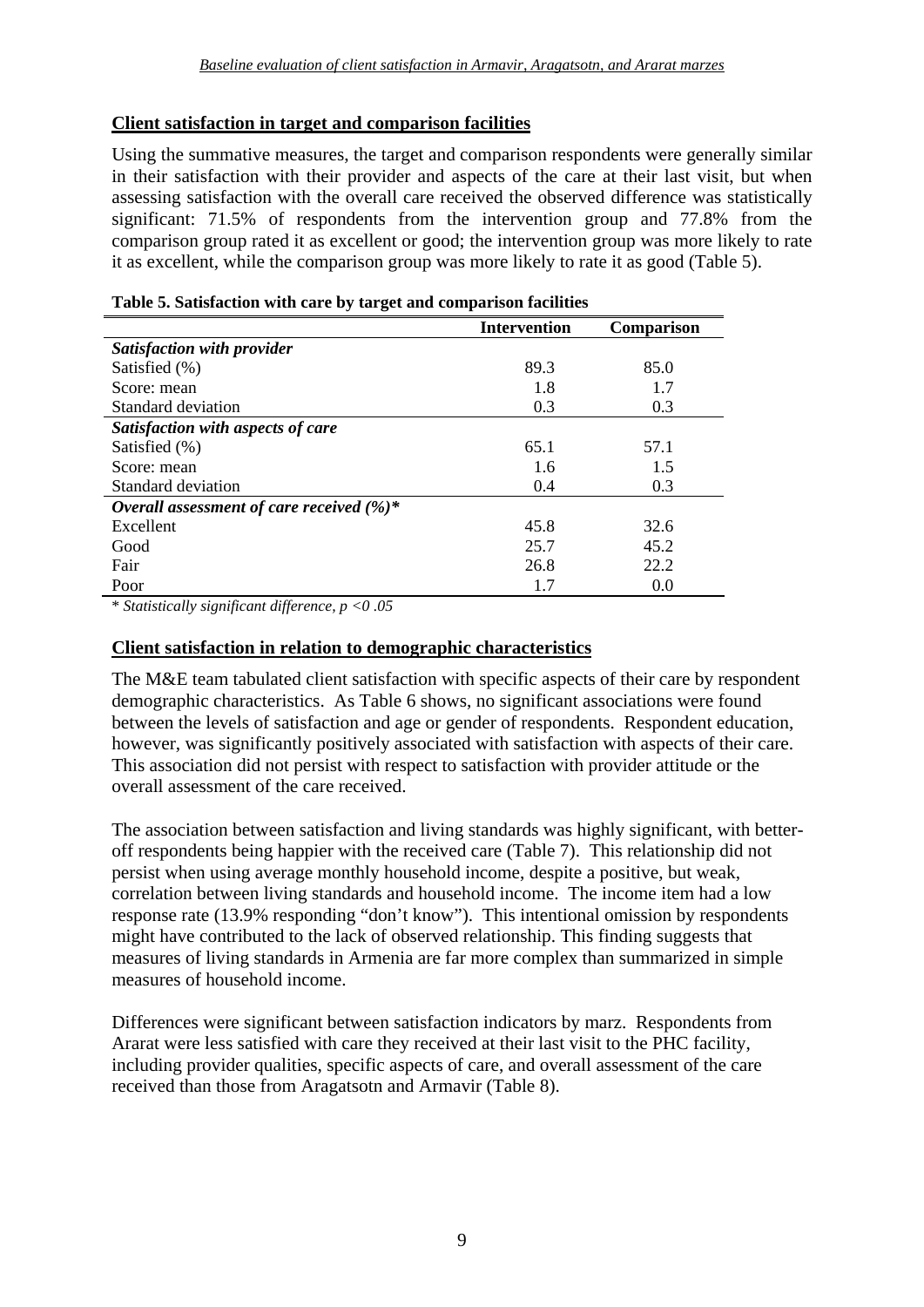|                                   |                          | Age                   |               | Gender      | <b>Education</b>                       |                                       |                                  |                             |
|-----------------------------------|--------------------------|-----------------------|---------------|-------------|----------------------------------------|---------------------------------------|----------------------------------|-----------------------------|
|                                   | Younger<br>( <b>44</b> ) | <b>Older</b><br>(244) | <b>Female</b> | <b>Male</b> | <b>School</b><br>$(<10 \text{ years})$ | <b>School</b><br>$(10 \text{ years})$ | <b>Professional</b><br>technical | Institute/<br>University or |
|                                   |                          |                       |               |             |                                        |                                       | $(10-13 \text{ years})$          | Postgraduate                |
| Satisfaction with provider        |                          |                       |               |             |                                        |                                       |                                  |                             |
| Satisfied (%)                     | 87.4                     | 87.6                  | 87.8          | 86.6        | 90.7                                   | 84.9                                  | 84.7                             | 93.5                        |
| Summative score, mean (SD)        | 1.8(0.3)                 | 1.8(0.3)              | 1.8(0.3)      | 1.7(0.3)    | 1.8(0.3)                               | 1.8(0.3)                              | 1.7(0.3)                         | 1.8(0.2)                    |
| Satisfaction with aspects of care |                          |                       |               |             |                                        |                                       |                                  |                             |
| Satisfied (%)                     | 62.4                     | 60.3                  | 60.6          | 63.0        | *48.9                                  | $*56.8$                               | $*64.1$                          | $*76.9$                     |
| Summative score, mean (SD)        | 1.5(0.4)                 | 1.5(0.3)              | 1.6(0.4)      | 1.5(0.4)    | $*1.5(0.4)$                            | $*1.5(0.4)$                           | $*1.6(0.4)$                      | $*1.7(0.3)$                 |
| Overall assessment of care $(\%)$ |                          |                       |               |             |                                        |                                       |                                  |                             |
| Excellent                         | 42.3                     | 38.3                  | 38.9          | 43.0        | 37.5                                   | 37.5                                  | 42.3                             | 42.9                        |
| Good                              | 34.6                     | 33.1                  | 35.8          | 29.1        | 43.8                                   | 29.7                                  | 35.2                             | 37.5                        |
| Fair                              | 22.4                     | 27.3                  | 24.9          | 25.3        | 18.8                                   | 31.3                                  | 22.5                             | 17.9                        |
| Poor                              | 0.6                      | 1.3                   | 0.4           | 2.5         | 0.0                                    | 1.6                                   | 0.0                              | 1.8                         |

#### **Table 6. Satisfaction with care, by respondent age, gender, and education**

\* *Statistically significant difference, p < 0.05*

#### **Table 7. Satisfaction with care by living standards and household income**

|                                                | <b>Standard of living*</b> |          |          | Average household income |            |          |          |
|------------------------------------------------|----------------------------|----------|----------|--------------------------|------------|----------|----------|
|                                                | <b>Below</b>               | Average  | Above    | < 25,000                 | $25,000 -$ | 51,000-  | >101,000 |
|                                                | average                    |          | average  | drams                    | 50,000     | 100,000  | drams    |
|                                                |                            |          |          |                          | drams      | drams    |          |
| Satisfaction with provider                     |                            |          |          |                          |            |          |          |
| Satisfied (%)                                  | 77.4                       | 90.4     | 91.2     | 92.3                     | 82.6       | 82.1     | 96.6     |
| Summative score, mean (SD)                     | 1.7(0.3)                   | 1.8(0.3) | 1.8(0.2) | 1.8(0.2)                 | 1.7(0.3)   | 1.7(0.4) | 1.8(0.2) |
| Satisfaction with aspects of care              |                            |          |          |                          |            |          |          |
| Satisfied (%)                                  | 46.7                       | 65.1     | 71.0     | 61.0                     | 57.5       | 65.6     | 65.5     |
| Summative score, mean (SD)                     | 1.4(0.4)                   | 1.6(0.3) | 1.6(0.4) | 1.5(0.4)                 | 1.5(.3)    | 1.6(0.4) | 1.6(0.4) |
| Overall assessment of the care received $(\%)$ |                            |          |          |                          |            |          |          |
| Excellent                                      | 30.4                       | 43.6     | 45.3     | 46.0                     | 37.6       | 41.5     | 35.7     |
| Good                                           | 32.9                       | 34.5     | 34.4     | 31.0                     | 34.1       | 35.4     | 32.1     |
| Fair                                           | 34.2                       | 21.8     | 18.8     | 21.8                     | 28.2       | 23.1     | 28.6     |
| Poor                                           | 2.5                        | 0.0      | 1.6      | $1.1\,$                  | 0.0        | 0.0      | 3.6      |

\* *Statistically significant differences across all measures, p < 0.05*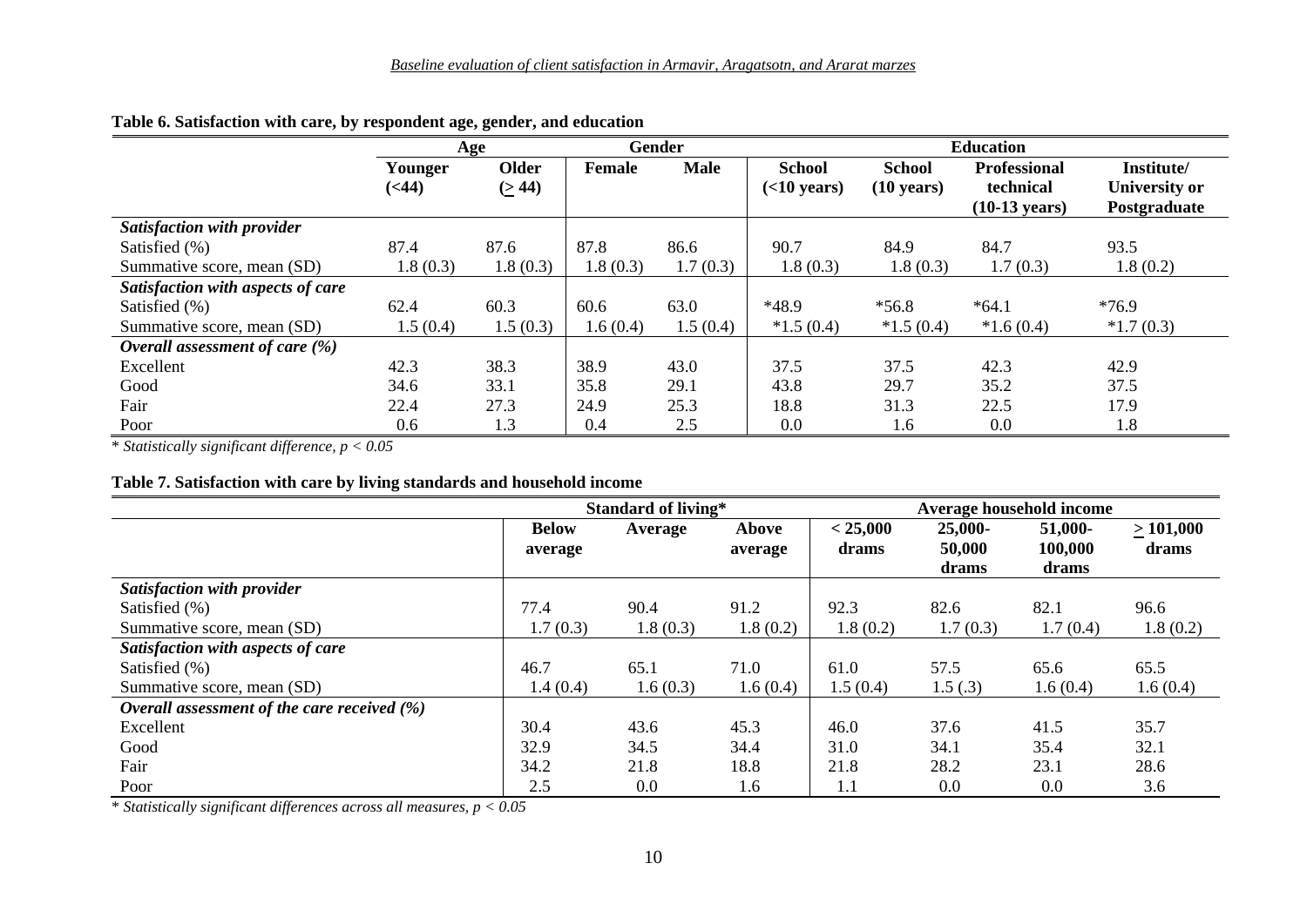#### **Table 8. Satisfaction with care by marz**

|                                                  | Aragatsotn | Ararat   | Armavir  |
|--------------------------------------------------|------------|----------|----------|
| Satisfaction with provider $(n)^*$               |            |          |          |
| Satisfied (%)                                    | 95.0       | 71.4     | 92.3     |
| Summative score, mean (SD)                       | 1.8(0.2)   | 1.6(0.4) | 1.8(0.3) |
| Satisfaction with aspects of care $(n)^*$        |            |          |          |
| Satisfied (%)                                    | 65.7       | 44.7     | 74.0     |
| Summative score, mean (SD)                       | 1.6(0.3)   | 1.4(0.4) | 1.6(0.3) |
| Overall assessment of the care received $(\%)^*$ |            |          |          |
| Excellent                                        | 47.6       | 25.8     | 43.4     |
| Good                                             | 35.2       | 35.5     | 30.3     |
| Fair                                             | 17.2       | 38.7     | 22.4     |
| Poor                                             | 0.0        | 0.0      | 3.9      |

\* *Statistically significant difference, p < 0.01 (one way ANOVA)* 

#### **Client suggestions to improve care**

Respondents indicated their top 3 suggestions for improving clinic services (from a pre-set list of options). Table 9 shows the distribution of responses. Increasing free drug supplies was the most frequently mentioned suggestion in both groups (about 61%), followed by increasing the salaries of providers (43.5% in the intervention and 37.7% in the comparison groups), and buying necessary equipment (37.6% and 39.1%, respectively). The only statistically significant difference among the two groups was the frequency of suggesting increasing the facility's space (41.4% - intervention group, 24.6% - comparison group), perhaps indirectly validating the selection of the intervention facilities for the project.

|     | Most important measures to improve PHC               | Intervention $(\% )$ | Comparison $(\% )$ |
|-----|------------------------------------------------------|----------------------|--------------------|
|     | services                                             | $(n=194)$            | $(n=139)$          |
| 1.  | Increase free of charge drug supplies                | 60.8                 | 60.9               |
| 2.  | Increase salary of providers                         | 43.5                 | 37.7               |
| 3.  | Buy necessary equipment                              | 37.6                 | 39.1               |
| 4.  | Increase facility space*                             | 41.4                 | 24.6               |
| 5.  | Improve hygiene/cleanness                            | 24.7                 | 23.9               |
| 6.  | Increase professional level of providers             | 24.2                 | 21.0               |
| 7.  | Make doctor regularly available                      | 21.5                 | 23.2               |
| 8.  | Provide a telephone to the facility                  | 20.4                 | 24.6               |
| 9.  | Increase the frequency of home visits                | 15.6                 | 19.7               |
| 10. | Eliminate informal payments                          | 6.5                  | 13.0               |
| 11. | Involve community in supervision                     | 7.5                  | 6.6                |
| 12. | Increase working hours of the clinic                 | 5.9                  | 5.1                |
| 13. | Supervise providers                                  | 4.8                  | 3.6                |
|     | 14. Other: build a FAP in Miraq village <sup>1</sup> | 0.0                  | 5.8                |

 $*$  *Statistically significant difference, p* < 0.05

 *Miraq village does not have a FAP; the village nurse works from home.*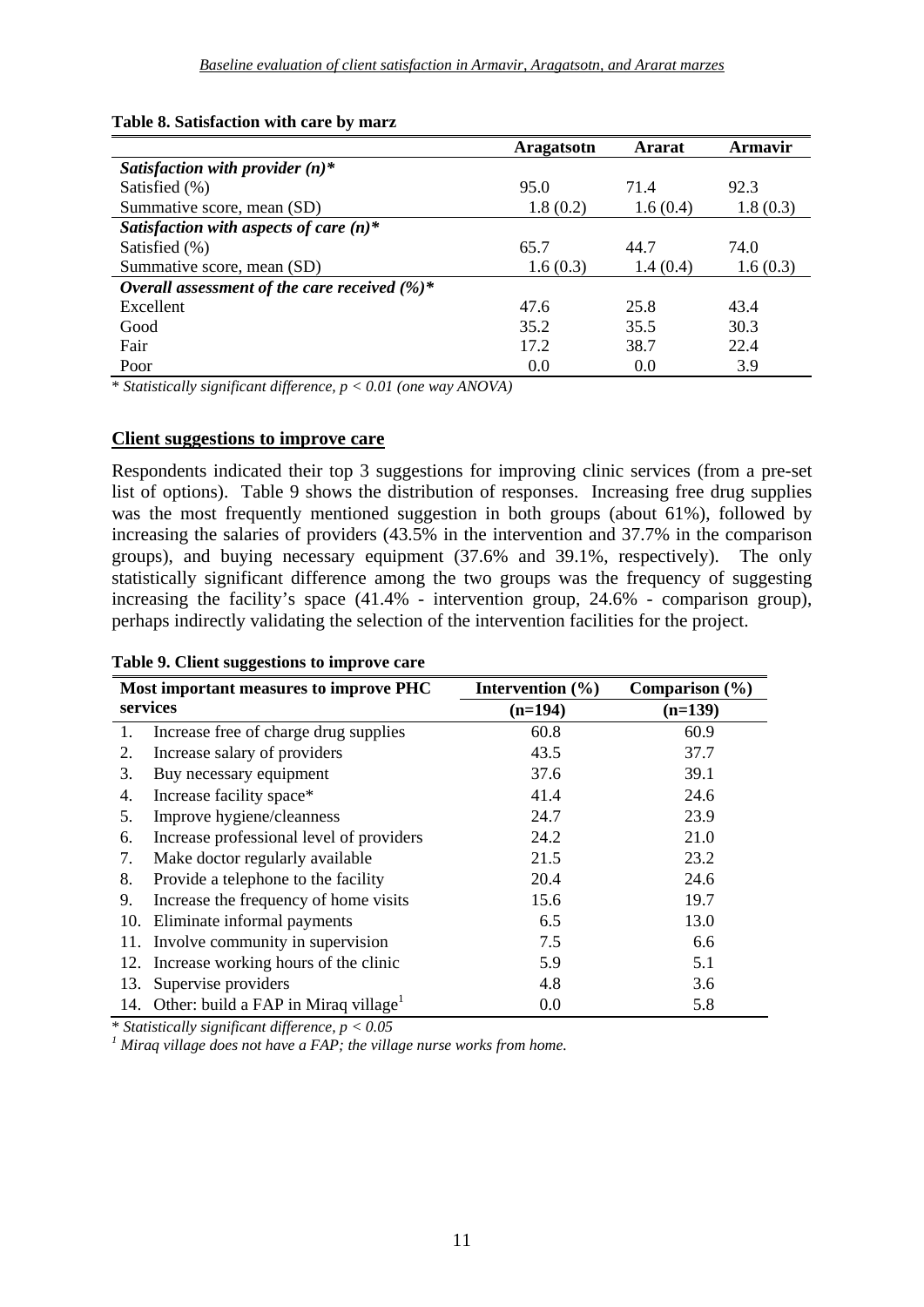## **4. Conclusions and Recommendations**

Several significant findings with implications for guiding further development of the PHCR Project and its evaluation emerged from this assessment:

**Clients are satisfied with their health care.** Nearly 71.5% of clients of target facilities and 77.8% of clients of comparison facilities felt that the care they received was good or excellent. The distribution of "excellent" and "good" ratings, however, was different with significantly more "excellent" ratings in the intervention group (45.8% vs. 32.6%).

**Clients are satisfied with provider interactions.** Approximately 89.3% of respondents from the target and 85.0% from the comparison facilities were satisfied with the provider's attitude and care during their last visit to a PHC facility.

**At baseline, the intervention and comparison groups are comparable across most measures**. No statistically significant differences were found between intervention and comparison groups in terms of satisfaction with aspects of care (other than provider qualities), although the proportion of those satisfied with this was somewhat higher in the intervention group (65.1% versus 57.1%).

**Education and satisfaction with care are positively associated**. A significant positive association was observed between respondents' educational level and their satisfaction with aspects of care (other than provider qualities).

**Standard of living and satisfaction with care are positively associated**. A significant positive association was found between respondents' perceived standard of living and all aspects of satisfaction with care.

**Differences exist across marzes**. Ararat respondents were generally less satisfied with care than those from Armavir and Aragatsotn.

**Access issues remain important**. Increasing free drug supplies, increasing salaries of providers, and buying necessary equipment were the most frequent suggestions made by respondents for improving care in PHC facilities.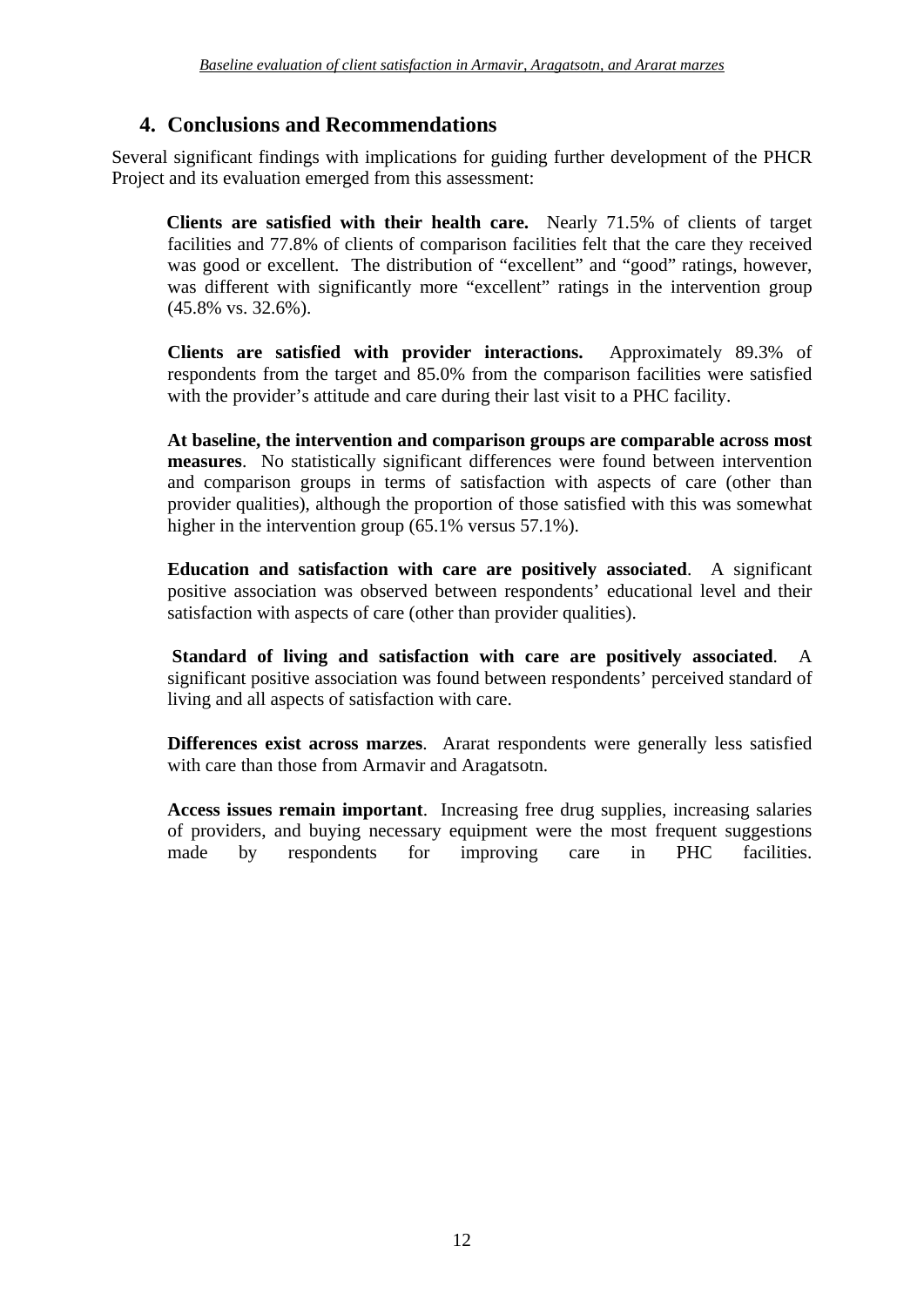## **Appendix 1. Survey Instrument**

Facility Code  $\angle$  \_ \_ \_ \_ \_ \_ \_ \_ \_ \_ \_



#### *Dear client,*

*Primary Health Care Reform Project conducts this survey together with the Ministry of Health with the aim to assess the quality of primary health care (PHC) services in your residency area. We need your help to understand how to improve the primary health care for your community. Your address was selected randomly from the list of people who visited your primary health care facility recently. The healthcare providers of that facility know about this survey and support it. However, your participation in this study is voluntary and the information you give us will be confidential, which means that your name will not be mentioned anywhere and the information provided by you will be presented only in a summarized form. It is very important that you respond honestly. Please, carefully read each question and the possible responses. Choose and mark ( ) the response option that best represents your opinion about the last visit to the polyclinic (ambulatory, FAP) made during the last month by you, your child or a household member whom you accompanied. Please, note, if you accompanied a household member, the questions concerning care refer to the care provided to that person.* 

*Please, respond to the questions starting from the next page.*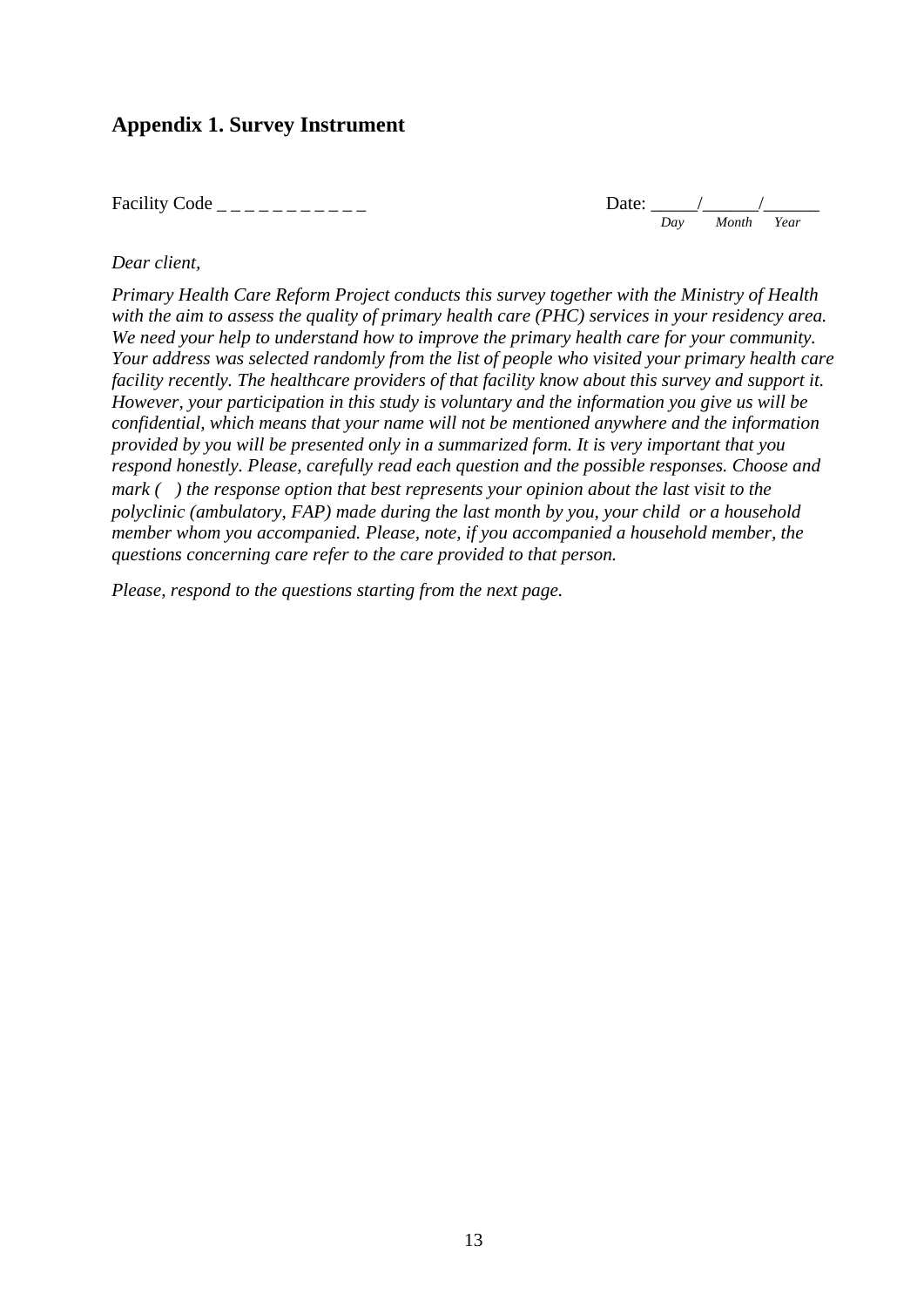#### **Client Satisfaction Survey**

1. Do you think that during your last visit to the clinic, the provider (doctor or nurse):

| 1. Was really attentive to you?                              | 1.Yes |       | 2. To some extent | 3.No |
|--------------------------------------------------------------|-------|-------|-------------------|------|
| 2. Appeared to enjoy caring for you?                         |       | 1.Yes | 2. To some extent |      |
| 3.No                                                         |       |       |                   |      |
| 3. Seemed impatient?                                         | 1.Yes |       | 2. To some extent | 3.No |
| 4. Gave complete explanations?                               | 1.Yes |       | 2. To some extent | 3.No |
| 5. Talked down to you?                                       | 1.Yes |       | 2. To some extent | 3.No |
| 6. Was not enough thorough?                                  | 1.Yes |       | 2. To some extent | 3.No |
| 7. Considered your preferences regarding your care? 1.Yes    |       |       | 2. To some extent | 3.No |
| 8. Understood you when you shared your problems? 1.Yes       |       |       | 2. To some extent | 3.No |
| 9. Seemed disorganized and flustered?                        | 1.Yes |       | 2. To some extent | 3.No |
| 10. Appeared to be skillful?                                 | 1.Yes |       | 2. To some extent | 3.No |
| 11. Treated you with respect?                                | 1.Yes |       | 2. To some extent | 3.No |
| 12. Explained things in an understandable manner?            | 1.Yes |       | 2. To some extent | 3.No |
| 13. Made you to feel free to ask questions?                  | 1.Yes |       | 2. To some extent | 3.No |
| 14. Helped you to understand your illness?                   | 1.Yes |       | 2. To some extent | 3.No |
| 15. Discussed with you the treatment options?                | 1.Yes |       | 2. To some extent | 3.No |
| 2. Was the following true for your last visit to the clinic? |       |       |                   |      |

| 1. You had to wait too long before receiving care.                    | 1. Yes | 2. No  |
|-----------------------------------------------------------------------|--------|--------|
| 2. It was difficult for you to make an appointment with the provider. | 1. Yes | 2. No  |
| 3. People unrelated to you were present during your visit.            | 1. Yes | 2. No  |
| 4. You received health educational materials for reading.             | 1. Yes | 2. No. |
| 5. You paid the doctor (or nurse) for the care you received.          | 1. Yes | 2. No. |
|                                                                       |        |        |

3. Do you think the information you shared about yourself with the provider will be kept confidential? 1. Yes 2. No 99.Don't know

- 4. Could you get all the medicines prescribed during your last visit? 1. Yes 2. No 3.No medicine was prescribed
- 5. Did you receive free of charge or discounted medicine during your last visit? 1. Yes 2. No 3. There was no need
- 6. How would you assess the cleanness of the clinic at the time of your last visit? 1. Satisfactory 2. Unsatisfactory 99. Don't know
- 7. How would you assess the clinic conditions (renovation, equipment, supplies) at the time of your last visit? 1. Satisfactory 2. Unsatisfactory 99. Don't know
- 8. Would you again refer to the same provider if you had a similar problem? 1. Yes 2. No 99 Don't know
- 9. Would you recommend the same provider to your friends and relatives? 1. Yes 2. No 99. Don't know
- 10. Overall, how would you assess the care you received in the clinic during your last visit?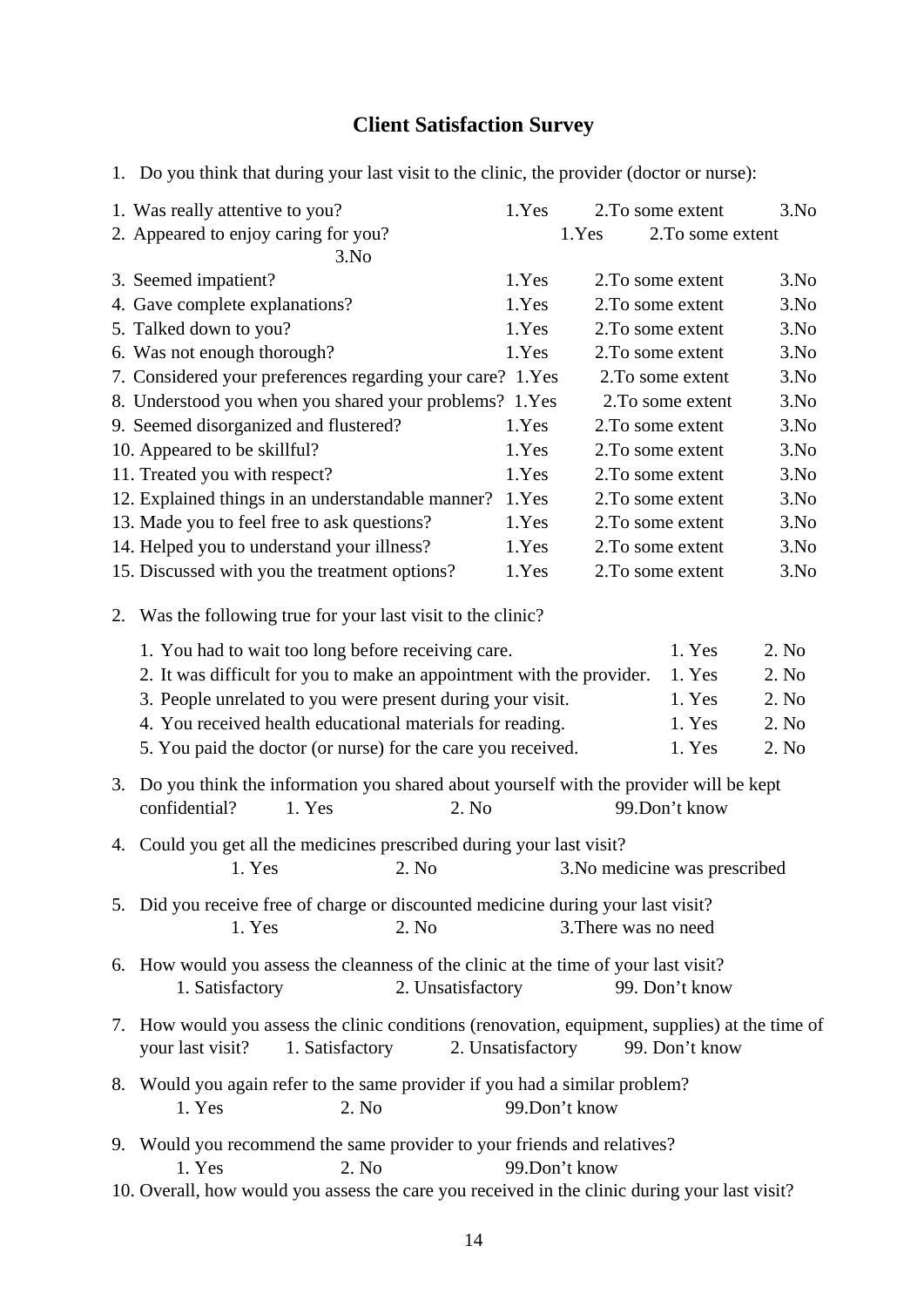1. Excellent 2. Good 3. Fair 4. Poor

11. Out of the following, what three measures would you consider the most important to make the services at the clinic better? *(please, mention no more than three options)*

- 1. Increase facility space 8. Supervise providers
- 
- 3. Increase free of charge drug supplies 10. Involve community in supervision
- 
- 5. Make doctor regularly available 12. Provide a telephone to the facility
- 
- 7. Increase professional level of providers 14. Other *(specify)*
- 
- 2. Improve hygiene/cleanliness 9. Increase working hours of the clinic
	-
- 4. Buy necessary equipment 11. Increase the frequency of home visits
	-
- 6. Increase salary of providers 13. Eliminate informal payments
	-
- 12. How long did you wait at your PHC facility to see the provider at your last visit? \_\_\_\_\_\_\_minutes
- 13. What was the reason for your last visit to the primary healthcare facility? *(Please describe)* \_\_\_\_\_\_\_\_\_\_\_\_\_\_\_\_\_\_\_\_\_\_\_\_\_\_\_\_\_\_\_\_\_\_\_\_\_\_\_\_\_\_\_\_\_\_\_\_\_\_\_\_
- 14. Have you visited or do you plan to visit another facility for the same problem, because you were unsatisfied with the services you received during your last visit?

| 15. Please, indicate your: a. Age: ______<br><b>b. Gender:</b> 1. Female 2. Male |
|----------------------------------------------------------------------------------|
|                                                                                  |
|                                                                                  |
| c. The highest level of education you completed:                                 |
| 1. School (less than 10 years)                                                   |
| 2. School (10 years)                                                             |
| 3. Professional technical education (10-13 years)                                |
| 4. Institute/University or Postgraduate                                          |
| d. Your family's general standard of living:                                     |
| 1. Substantially below average                                                   |
| 2. Little below average                                                          |
| 3. Average                                                                       |
| 4. Little above average                                                          |
| 5. Substantially above average                                                   |
| e. Average monthly income of your household:                                     |
| 1. Less than $25,000$ drams                                                      |
| 2. $25,000 - 50,000$ drams                                                       |
| 3.51,000-100,000 drams                                                           |
| 4.101,000-250,000 drams                                                          |

- 5. More than 250,000 drams
- 99. Don't know

#### **f. How many people live in your household (including children)?** people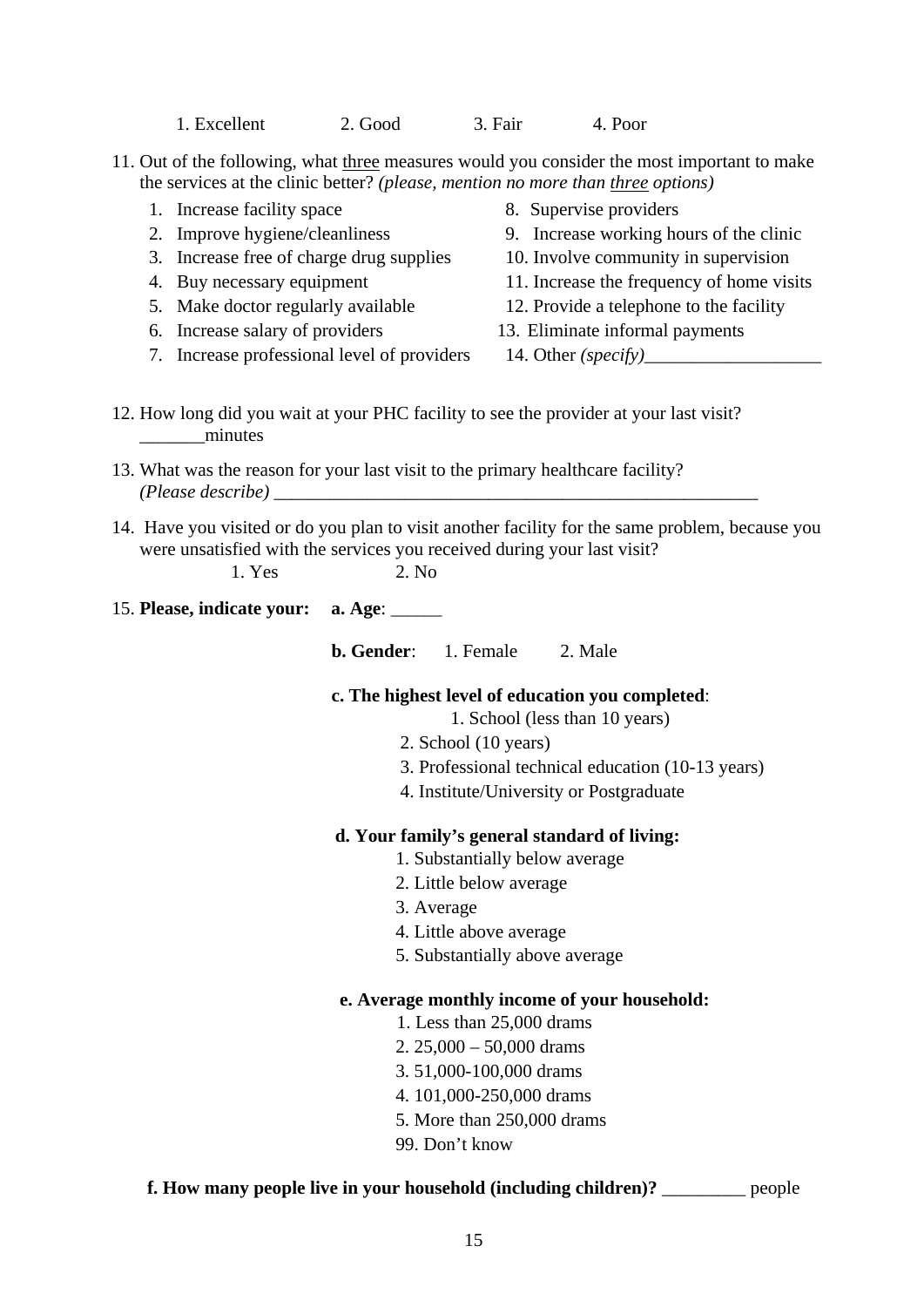## **Health Knowledge, Attitude, & Practice Survey**

 *The following questions assess your attitudes about several health-related issues. Your answers will help us to better organize and evaluate health education activities in your community. Thanks in advance.* 

| For each statement given, please indicate whether you think it is true or false. |  |  |
|----------------------------------------------------------------------------------|--|--|
|----------------------------------------------------------------------------------|--|--|

| 1. For the first six months of life, a baby does not<br>need any food or drink except breast milk.                                                        | 1. True | 2. False | 3. Don't know |
|-----------------------------------------------------------------------------------------------------------------------------------------------------------|---------|----------|---------------|
| It is in child's best interest to be breastfed into<br>2.<br>the second year of his life.                                                                 | 1. True | 2. False | 3. Don't know |
| Heavily dressing a child is a better way to<br>3.<br>prevent him from getting whooping cough than<br>vaccination.                                         | 1. True | 2. False | 3. Don't know |
| 4. A child less than 4 years old should not be<br>allowed to play with items smaller than his fist or<br>toys with components that can easily come loose. | 1. True | 2. False | 3. Don't know |
| When a child has diarrhea, he/she should be<br>5.<br>given liquids more than he/she normally drinks.                                                      | 1. True | 2. False | 3. Don't know |
| 6. Home-canned food can be threatening for health.                                                                                                        | 1. True | 2. False | 3. Don't know |
| 7. Fried food is healthier than baked food.                                                                                                               | 1. True | 2. False | 3. Don't know |
| Excessive use of coffee cannot increase the risk<br>8.<br>of bone fractures.                                                                              | 1. True | 2. False | 3. Don't know |
| Obesity does not contribute to the onset of adults'<br>9.<br>(type II) diabetes.                                                                          | 1. True | 2. False | 3. Don't know |
| 10. Frequent urination or excessive urine volume is<br>not a sign of diabetes.                                                                            | 1. True | 2. False | 3. Don't know |
| 11. At its early stages, high blood pressure<br>(hypertension) does not cause any noticeable<br>symptoms.                                                 | 1. True | 2. False | 3. Don't know |
| 12. Profuse night sweating could be a sign of<br>tuberculosis.                                                                                            | 1. True | 2. False | 3. Don't know |
| 13. Urinary tract infections are more frequent in boys<br>than in girls.                                                                                  | 1. True | 2. False | 3. Don't know |
| 14. Contraceptive pills protect from sexually<br>transmitted diseases.                                                                                    | 1. True | 2. False | 3. Don't know |
| 15. Condoms can be re-used.                                                                                                                               | 1. True | 2. False | 3. Don't know |
| 16. A person is at risk of contracting Human<br>Immunodeficiency Virus if he is given an<br>injection with an unsterilized needle.                        | 1. True | 2. False | 3. Don't know |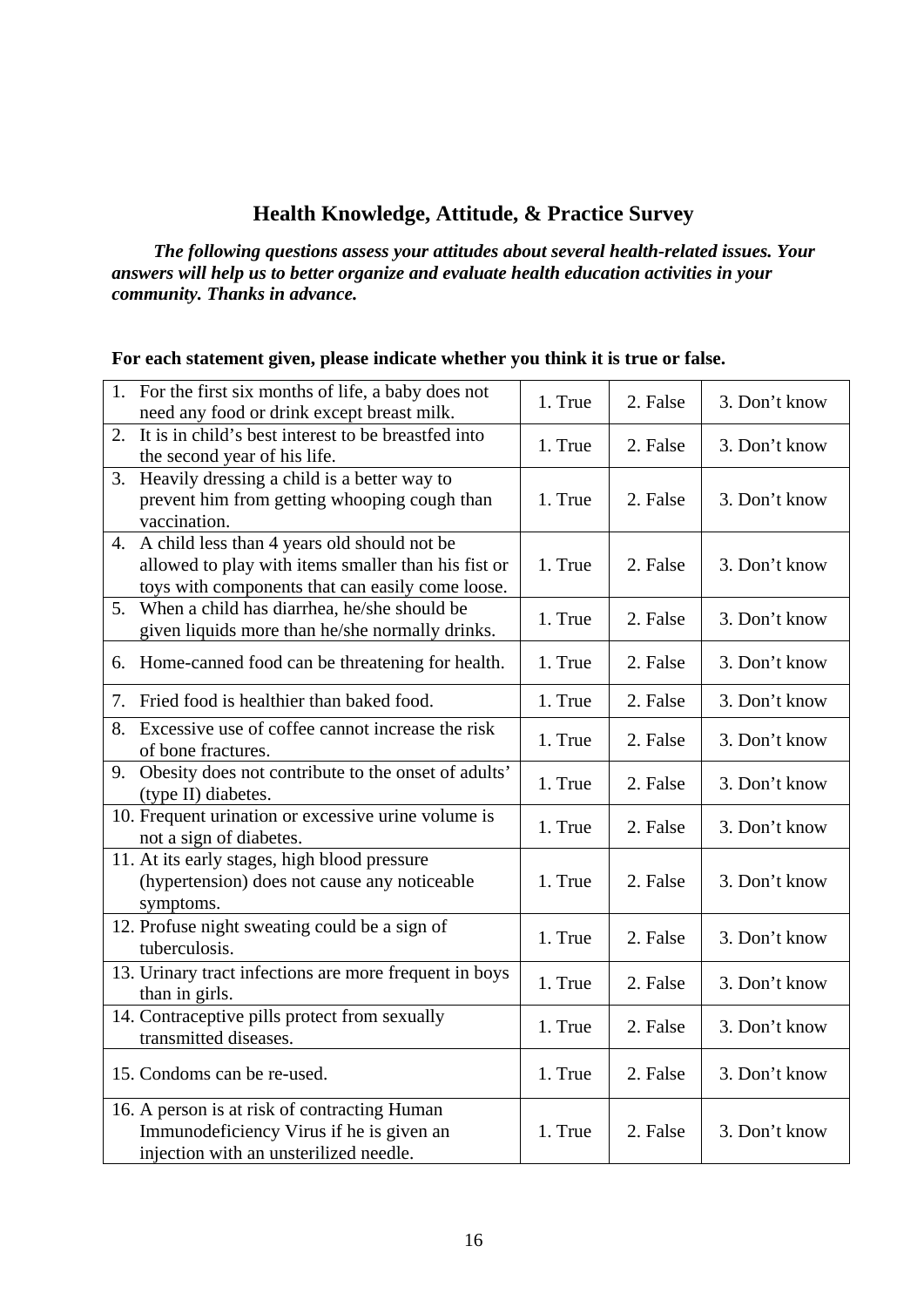#### *Do you think that...*

| 17. Most people need regular medical check-ups in<br>order to maintain their health?                                                                                                                               | 1. Agree | 2. Disagree | 3. Unsure |
|--------------------------------------------------------------------------------------------------------------------------------------------------------------------------------------------------------------------|----------|-------------|-----------|
| 18. Many people can become healthier by changing<br>their lifestyle and behaviors?                                                                                                                                 | 1. Agree | 2. Disagree | 3. Unsure |
| 19. Physically active lifestyle cannot prevent<br>hypertension?                                                                                                                                                    | 1. Agree | 2. Disagree | 3. Unsure |
| 20. Diabetes complications may be prevented if<br>blood glucose level is well controlled?                                                                                                                          | 1. Agree | 2. Disagree | 3. Unsure |
| 21. Vaccine schedules are general guides and it<br>doesn't really matter if the schedule is strictly<br>followed? For instance, it is OK if a child is<br>vaccinated within six months of the appropriate<br>time. | 1. Agree | 2. Disagree | 3. Unsure |
| 22. There is no need to brush teeth of a preschooler?                                                                                                                                                              | 1. Agree | 2. Disagree | 3. Unsure |
| 23. At least three years of spacing between births is<br>good for both mother's and newborn's health?                                                                                                              | 1. Agree | 2. Disagree | 3. Unsure |
| 24. Healthcare provider cannot be helpful to a couple<br>in selecting an appropriate method of<br>contraception?                                                                                                   | 1. Agree | 2. Disagree | 3. Unsure |

#### *The following questions refer to your lifestyle.*

- 25. Do you currently smoke? 1. Yes 2. No
- 26. Do you add salt in your meal before testing it? 1. Yes 2. No
- 27. What do you (or a family member) usually use when frying potato or vegetables: *(please mark only one option)*.

| 1. Butter or melted butter | 5. Lard                 |
|----------------------------|-------------------------|
| 2. Ready made oil          | 6. Other(specify)       |
| 3. Vegetable oil           | 7. Nothing (do not fry) |
| 4. Margarine               | 8. Don't know           |

- 28. During the last year, did you visit a healthcare provider for a preventive check-up (help to avoid getting sick in future)? 1. Yes 2. No
- 29. Would you like to receive information on health-related topics in future?

1. Yes (please, indicate the topics) 2. No

## *Thank you for participating in the survey!*